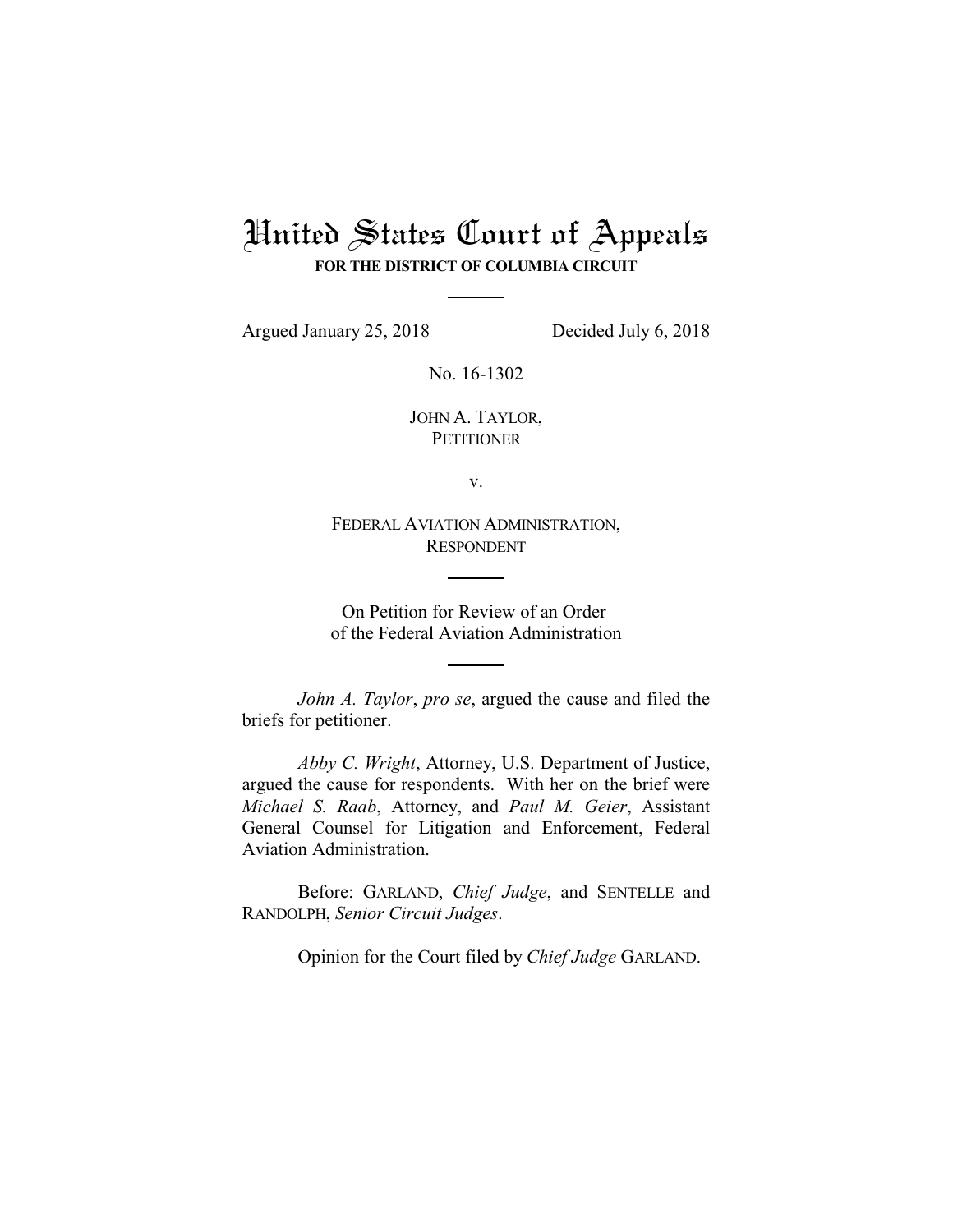GARLAND, *Chief Judge*: The Federal Aviation Administration (FAA) has issued a rule that regulates certain unmanned aircraft, popularly known as "drones." Petitioner John Taylor, a model aircraft hobbyist, seeks review of that rule. He contends that the rule exceeds the agency's statutory authority, is arbitrary and capricious, and has miscellaneous additional infirmities. For the following reasons, we deny the petition for review.

I

In the FAA Modernization and Reform Act of 2012, Congress tasked the Secretary of Transportation with developing "a comprehensive plan to safely accelerate the integration of civil unmanned aircraft systems into the national airspace system." Pub. L. 112-95, § 332(a)(1), 126 Stat. 11, 73 (codified at 49 U.S.C. § 40101 note) (hereinafter "Modernization Act"). The Act defines an "unmanned aircraft" as "an aircraft that is operated without the possibility of direct human intervention from within or on the aircraft." Modernization Act § 331(8). A "small unmanned aircraft" is a craft that meets this definition and weighs less than 55 pounds. *Id.* § 331(6). And an "unmanned aircraft system" is "an unmanned aircraft and associated elements," such as communication links and components that control the unmanned aircraft. *Id.* § 331(9).

Section 332 of the Modernization Act instructs the Secretary to conduct a rulemaking "to implement the recommendations" of the comprehensive plan, and to issue "a final rule on small unmanned aircraft systems that will allow for civil operation of such systems in the national airspace system." *Id.* § 332(b). Section 333 of the Act, entitled "Special Rules for Certain Unmanned Aircraft Systems," directs the Secretary to determine whether some unmanned aircraft systems may operate safely in the national airspace system before completion of the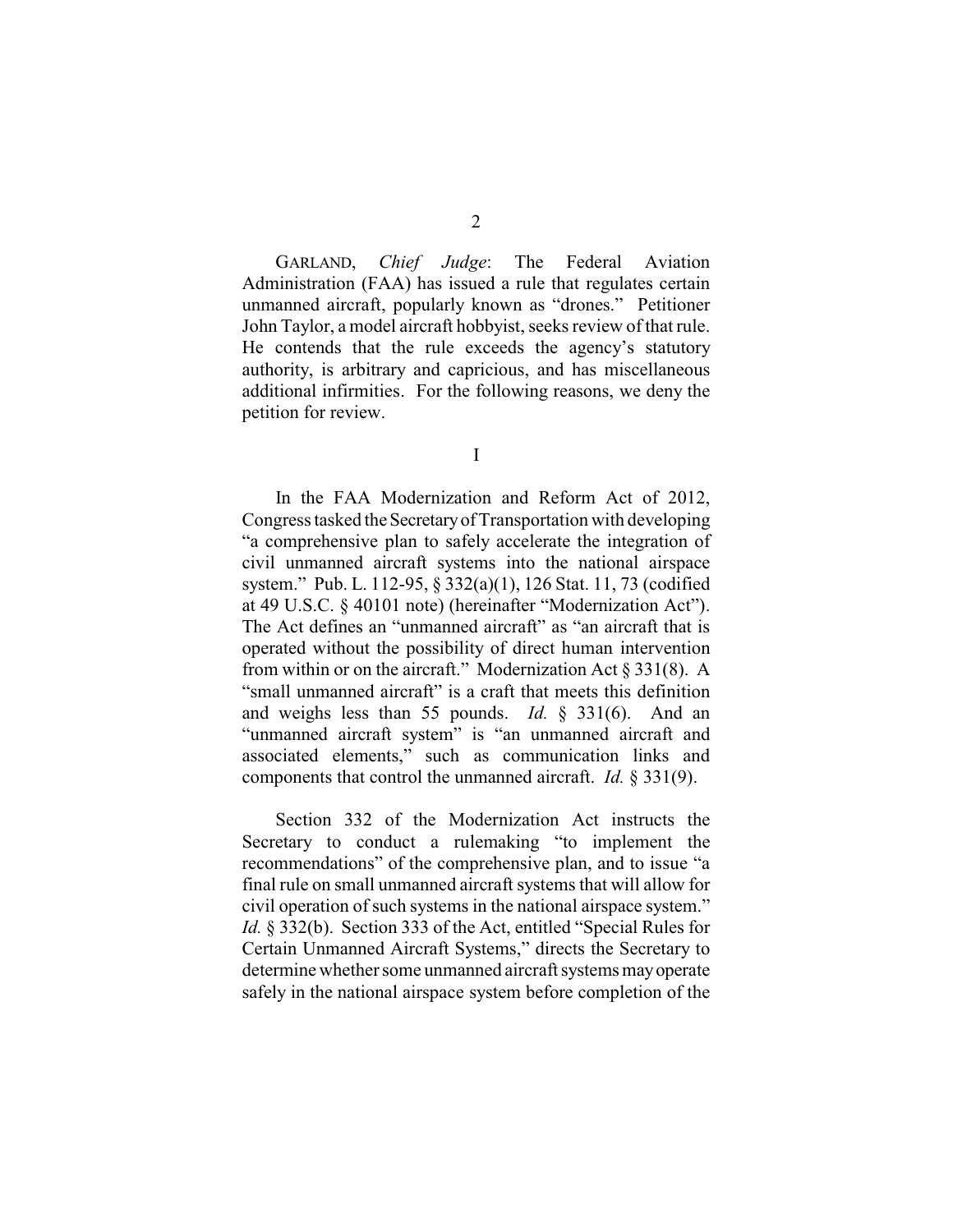comprehensive plan and rulemaking required by section 332. *Id.* § 333(a).

Section 333 is one of two sections of the Modernization Act that are most directly relevant to this petition. It directs the Secretary to determine "(1) which types of unmanned aircraft systems, if any, as a result of their size, weight, speed, operational capability, proximity to airports and populated areas, and operation within visual line of sight do not create a hazard to users of the national airspace system or the public or pose a threat to national security; and (2) whether a certificate of waiver, certificate of authorization, or airworthiness certification under [49 U.S.C. § 44704] is required for the operation of [such] unmanned aircraft systems." *Id.* § 333(b). If the Secretary determines "that certain unmanned aircraft systems may operate safely in the national airspace system, the Secretary shall establish requirements for the safe operation of such aircraft systems in the national airspace system." *Id.* § 333(c).

The other directly relevant section is section 336, which creates a statutory "Special Rule for Model Aircraft." *Id.* § 336. The section defines a "model aircraft" as "an unmanned aircraft that is -- (1) capable of sustained flight in the atmosphere; (2) flown within visual line of sight of the person operating the aircraft; and (3) flown for hobby or recreational purposes." *Id.* § 336(c). Section 336 provides that, notwithstanding any other provision of law regarding incorporation of unmanned aircraft systems into FAA plans and policies, the FAA (a component of the Department of Transportation) "maynot promulgate anyrule or regulation regarding a model aircraft" that satisfies the following five operational criteria:

> (1) the aircraft is flown strictly for hobby or recreational use;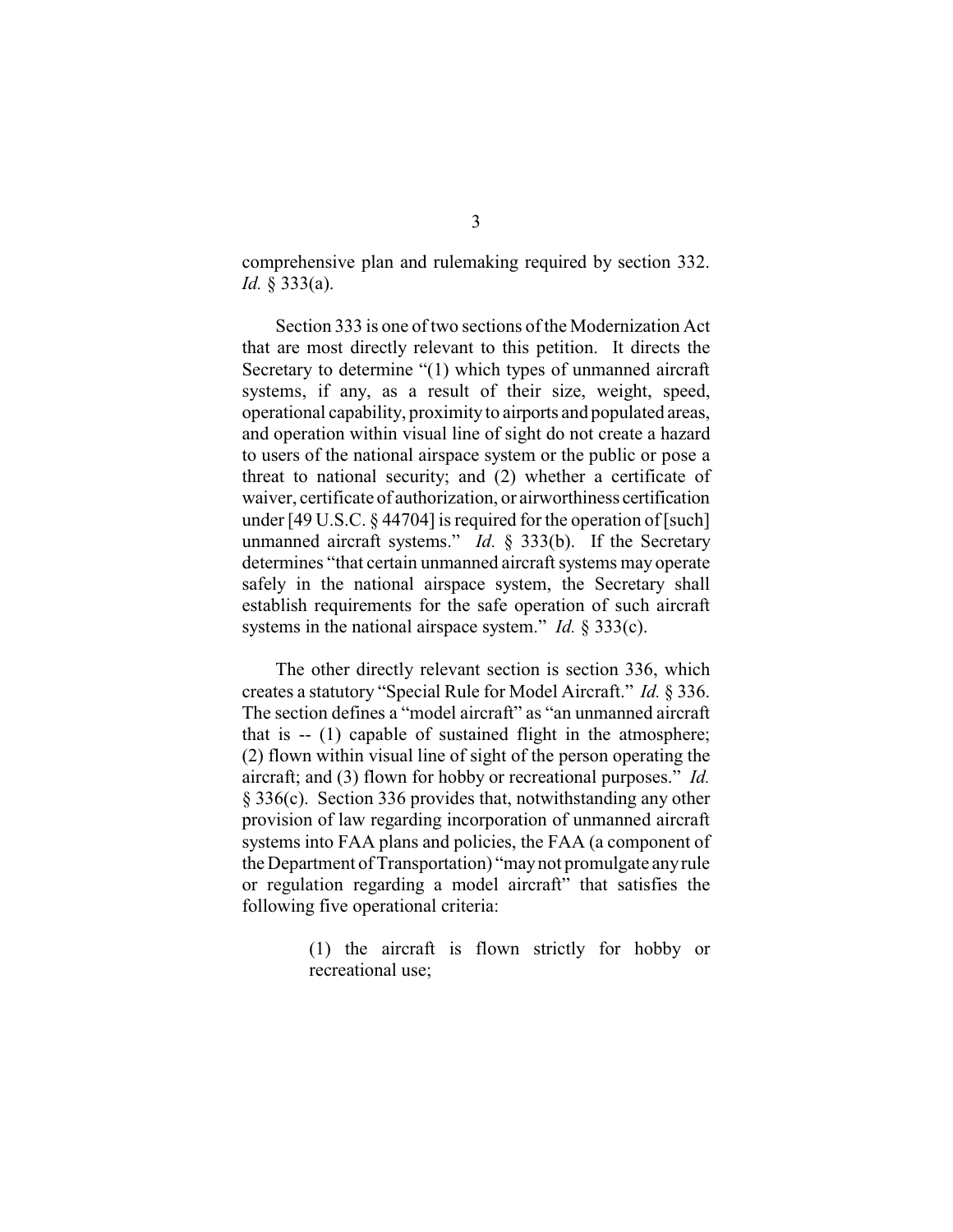(2) the aircraft is operated in accordance with a community-based set of safety guidelines and within the programming of a nationwide community-based organization;

(3) the aircraft is limited to not more than 55 pounds . . . ;

(4) the aircraft is operated in a manner that does not interfere with and gives way to any manned aircraft; and

(5) when flown within 5 miles of an airport, the operator of the aircraft provides the airport operator and the airport air traffic control tower . . . with prior notice of the operation . . . .

*Id.* § 336(a).

Section 336 also provides, however, that nothing in it "shall be construed to limit the authority of the [FAA] Administrator to pursue enforcement action against persons operating model aircraft who endanger the safety of the national airspace system." *Id.* § 336(b). In short, section 336's statutory Special Rule creates a safe harbor from FAA regulation for those model aircraft that meet its five operational criteria. That safe harbor itself has an exception for dangerous model aircraft operations.

For the purposes of this opinion, we will use the phrase "section 336 model aircraft" to refer to model aircraft that meet the five operational criteria of the statutory Special Rule. We will use the term "non-section 336 model aircraft" to refer to model aircraft that do not meet one or more of the safe harbor requirements.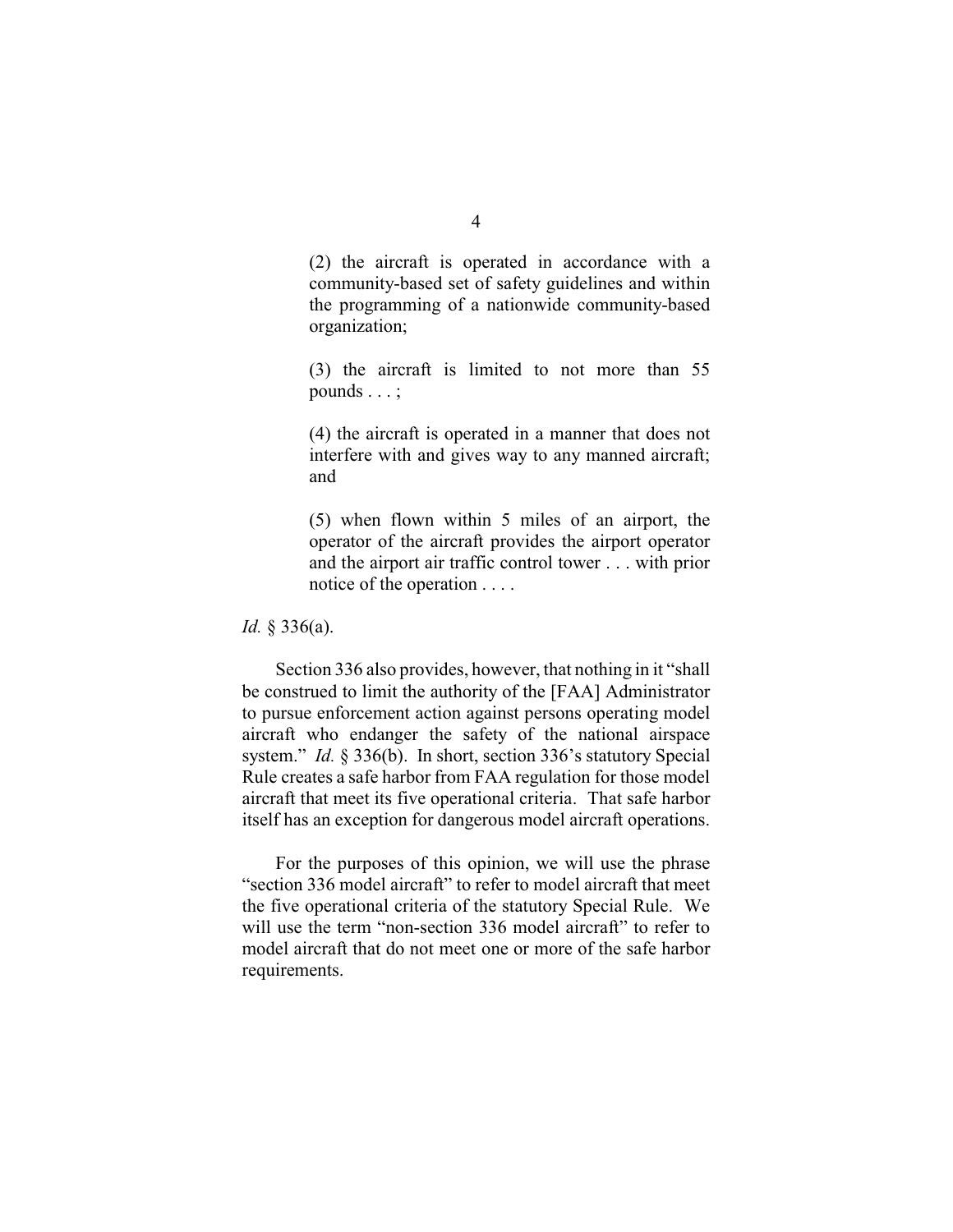After Congress passed the Modernization Act, the FAA took two related regulatory actions that are relevant as background but are *not* the subject of this case.

In 2014, the agency issued an Interpretation of the Special Rule for Model Aircraft, which interpreted several terms contained in the statutory Special Rule. 79 Fed. Reg. 36,172 (June 25, 2014). The FAA sought public comments on the Interpretation and is currently reviewing those comments. Status Report, *UAS Am. Fund, LLC v. FAA*, No. 14-1156 (D.C. Cir. June 19, 2018).

In 2015, the FAA promulgated a rule requiring the registration of small unmanned aircraft, including model aircraft. Registration and Marking Requirements for Small Unmanned Aircraft, 80 Fed. Reg. 78,594 (Dec. 16, 2015). Taylor challenged the registration rule, and this circuit held that it violated the Modernization Act in certain respects. *Taylor v. Huerta*, 856 F.3d 1089, 1093 (D.C. Cir. 2017). Soon thereafter, Congress restored the registration rule to effect. National Defense Authorization Act for Fiscal Year 2018, Pub. L. No. 115-91, § 1092(d), 131 Stat. 1283, 1611 (2017).

Finally, in 2016, the agency promulgated the rule that *is* the subject of this case, Operation and Certification of Small Unmanned Aircraft Systems, 81 Fed. Reg. 42,064 (June 28, 2016) (hereinafter "Small UAS Rule"). Two provisions of the Small UAS Rule are at the heart of Taylor's petition for review.

First, the rule adds a new part 107 to the Code of Federal Regulations (C.F.R.) to "allow for routine civil operation" of small unmanned aircraft systems and "to provide safety rules for those operations." *Id.* at 42,066. Consistent with the statutory definition noted above, the rule defines a small unmanned aircraft as one that weighs less than 55 pounds. *Id.* at 42,085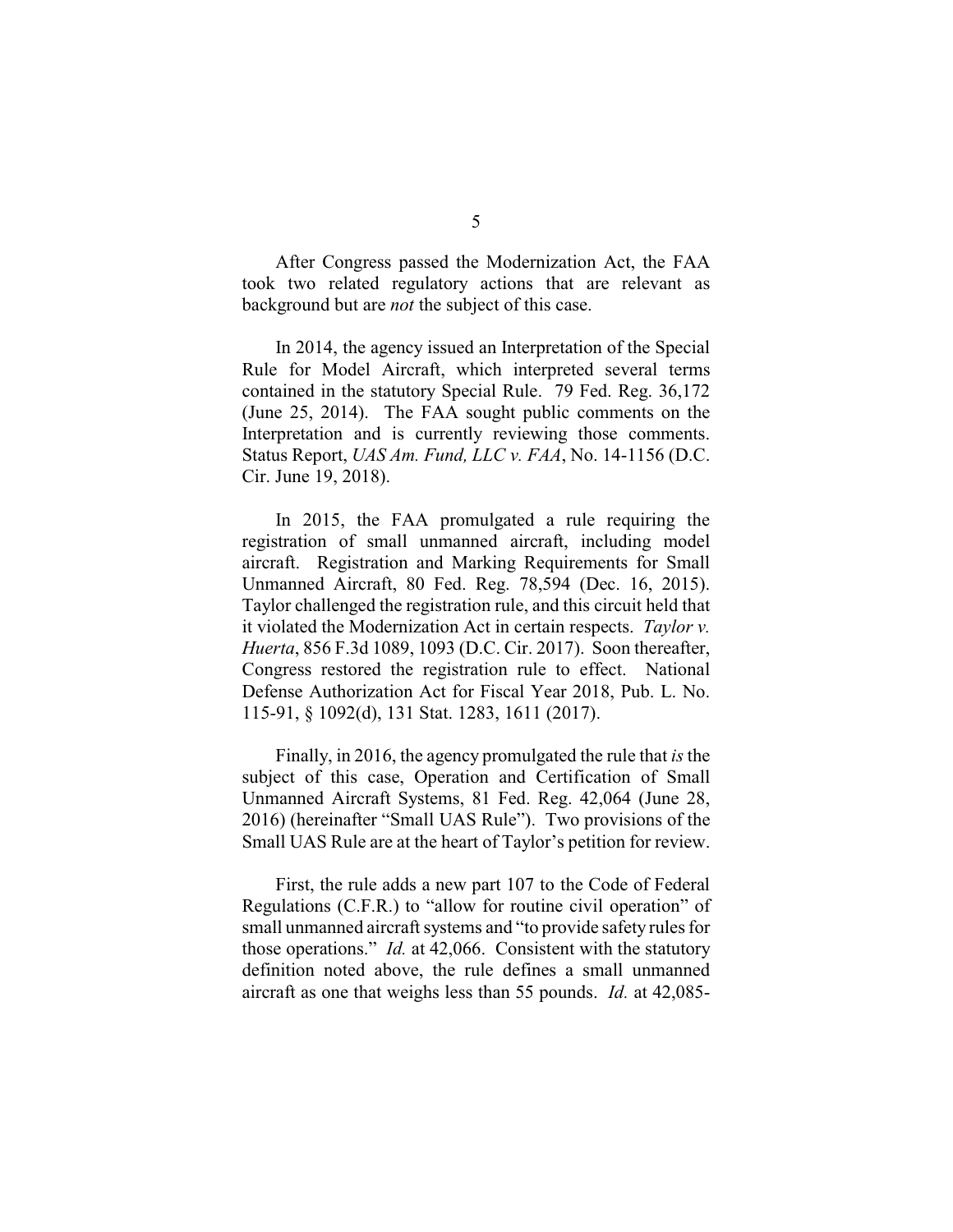86; *see* 14 C.F.R. § 107.3. To mitigate risk, the rule limits small unmanned aircraft systems to "daylight and civil twilight operations with appropriate collision lighting, confined areas of operation, and visual-line-of-sight operations." 81 Fed. Reg. at 42,066; *see* 14 C.F.R. §§ 107.29, 107.31, 107.43, 107.45. Part 107 also addresses "airspace restrictions, remote pilot certification, visual observer requirements, and operational limits." 81 Fed. Reg. at 42,066; *see, e.g.*, 14 C.F.R. §§ 107.33, 107.37, 107.41, 107.61.

Second, the Small UAS Rule adds a new subpart E to part 101 of the C.F.R., as well as a  $\S$  107.1 to part 107. Those provisions codify the statutory Special Rule for Model Aircraft contained in Modernization Act § 336. Subpart E's § 101.41 lists the five operational criteria required to qualify for the statutory safe harbor from FAA regulation. 14 C.F.R. § 101.41. Subpart E's § 101.43 provides that the safe harbor does not extend to operations that endanger the safety of the national airspace system. *Id.* § 101.43. And § 107.1 completes the package by providing that the small unmanned aircraft system requirements of part 107 do not apply to any aircraft that falls within the safe harbor of  $\S$  101.41. *Id.*  $\S$  107.1(b)(2).<sup>1</sup> The result is that a section 336 model aircraft -- one that meets the five criteria in the statutory Special Rule -- is exempt from the new part 107 requirements. By contrast, a model aircraft that fails to meet one or more of the section 336 criteria is subject to the regulations of part 107.

<sup>&</sup>lt;sup>1</sup> Section 107.1 accomplishes this by providing that part  $107$ "does not apply to . . . [a]ny aircraft subject to the provisions of part 101." *Id.* § 107.1(b)(2). And § 101.1 states that part 101 "prescribes rules governing the operation" of "[a]ny model aircraft that meets the conditions specified in § 101.41." *Id.* § 101.1(a)(5).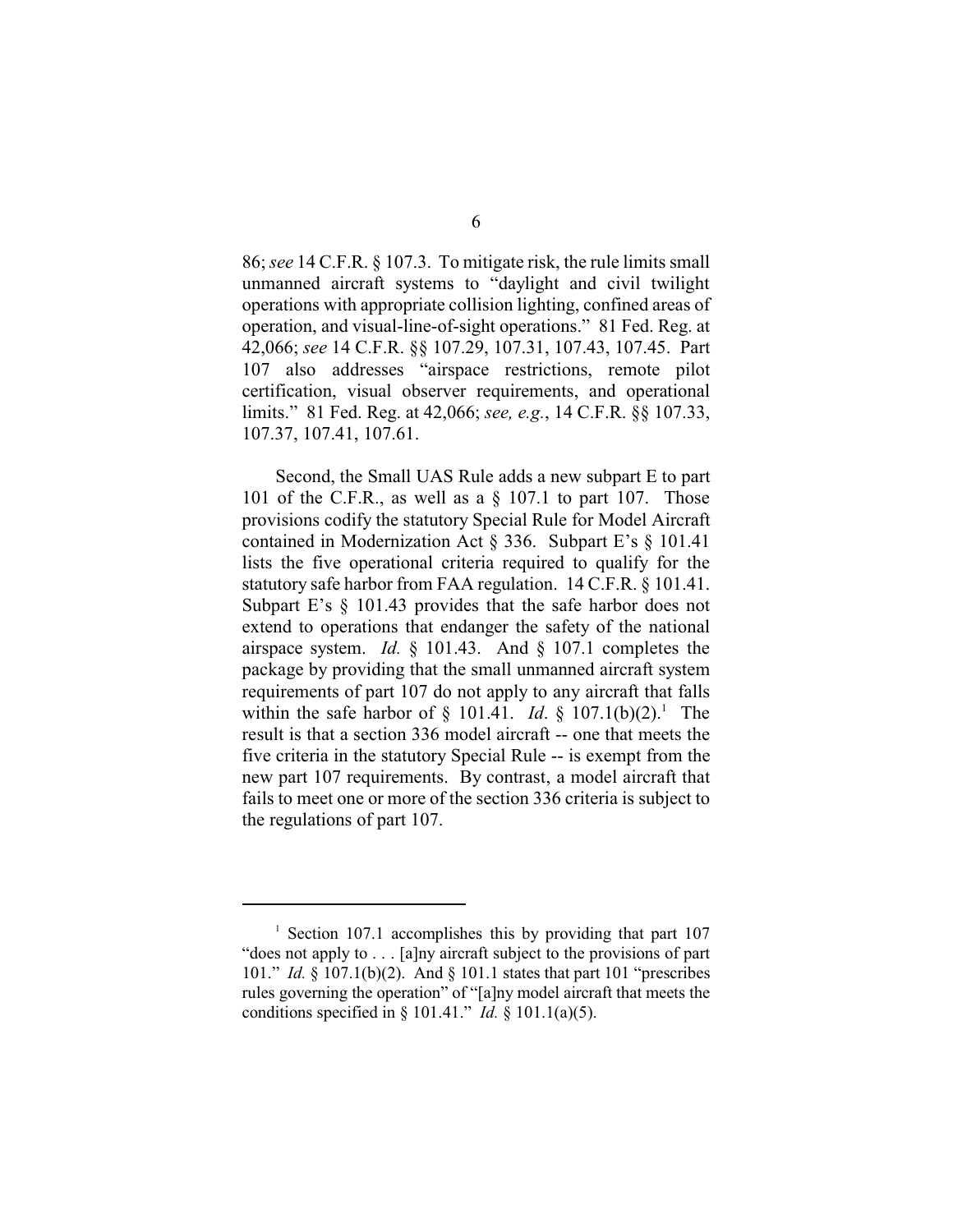Taylor has petitioned for review of the Small UAS Rule. His challenges fall into four categories, which we address below.

A

Taylor contends that the rule violates the Modernization Act by regulating the forbidden category of section 336 model aircraft. As we noted above, section 336(a) of the Act states that the FAA "may not promulgate any rule or regulation regarding a model aircraft" if that aircraft meets the five operational criteria listed in the statute. Modernization Act § 336(a). Taylor argues that the rule violates section 336(a) in two respects: by imposing new regulations on section 336 model aircraft, and by exposing section 336 model aircraft to pre-existing regulations. The FAA did not request *Chevron* deference for its statutory interpretation,*see Chevron U.S.A. Inc. v. Nat. Res. Def. Council, Inc.*, 467 U.S. 837 (1984). Because we conclude that the petition should be denied on de novo review, we do not address the *Chevron* standard. *See Fed. Election Comm'n v. Craig for U.S. Senate*, 816 F.3d 829, 839 n.6 (D.C. Cir. 2016).

Taylor's first argument is that the newly promulgated 14 C.F.R. § 101.41 is a rule or regulation regarding model aircraft and is inconsistent with section 336(a). Taylor's argument fails because § 101.41 does not *regulate* section 336 model aircraft at all. To the contrary, it simply *defines* the model aircraft that fall within section 336(a) and, in so doing, does no more than repeat the five criteria that Congress itself listed in section 336(a).

7

II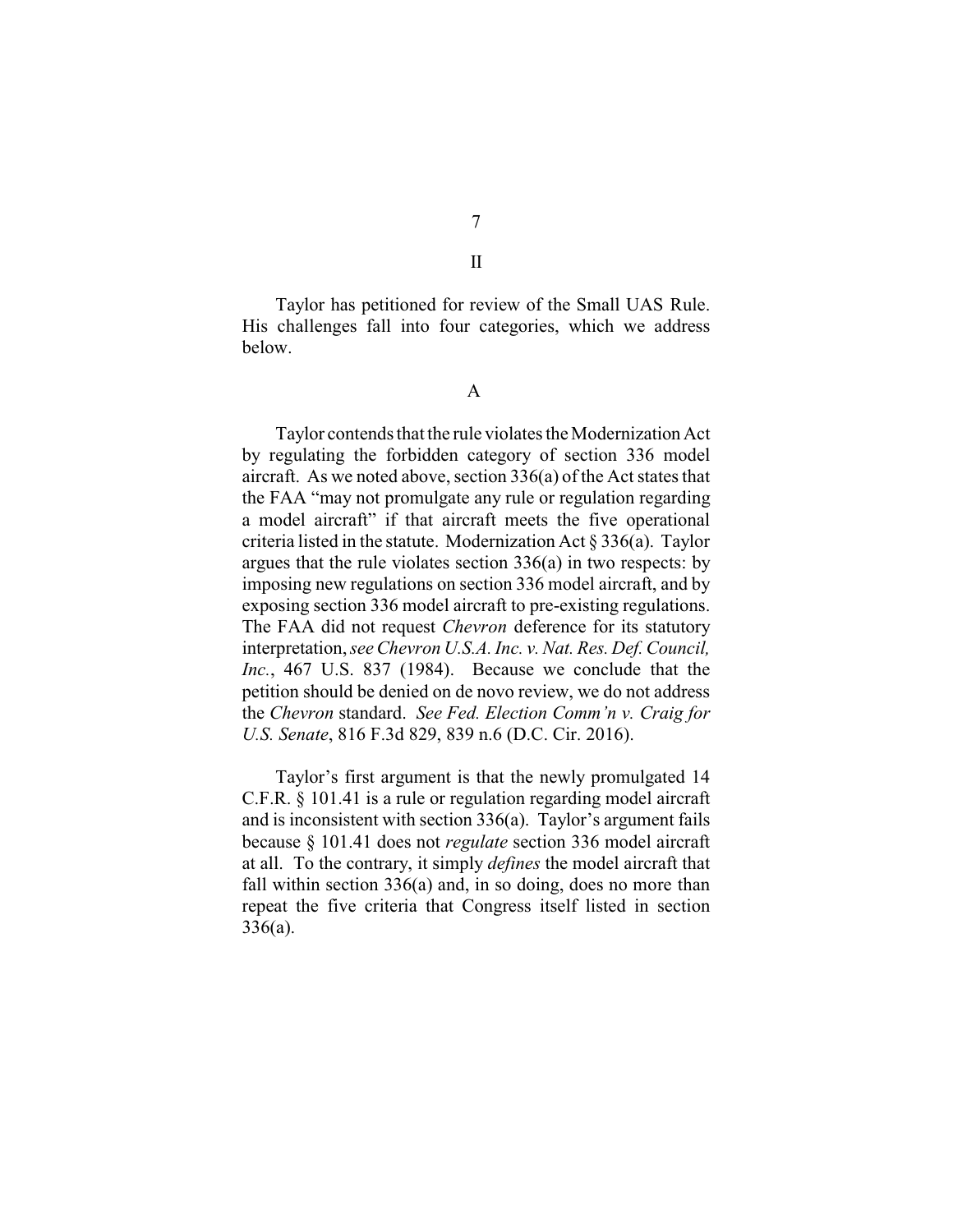Section 101.41 states:

This subpart prescribes rules governing the operation of a model aircraft . . . that meets all of the following conditions *as set forth in section 336* of Public Law 112–95:

(a) The aircraft is flown strictly for hobby or recreational use;

(b) The aircraft is operated in accordance with a community-based set of safety guidelines and within the programming of a nationwide community-based organization;

(c) The aircraft is limited to not more than 55 pounds . . . ;

(d) The aircraft is operated in a manner that does not interfere with and gives way to any manned aircraft; and

(e) When flown within 5 miles of an airport, the operator of the aircraft provides the airport operator and the airport air traffic control tower . . . with prior notice of the operation.

14 C.F.R. § 101.41 (emphasis added); *compare* Modernization Act § 336(a). Section 101.43 then subjects model aircraft that meet those criteria to only one requirement: the antiendangerment provision expressly permitted by Modernization Act § 336. 14 C.F.R. § 101.43; *see* Modernization Act § 336(b). And the new § 107.1(b)(2) then *exempts* model aircraft that satisfy the § 101.41 criteria from the regulations imposed by the new part 107. 14 C.F.R. § 107.1(b)(2).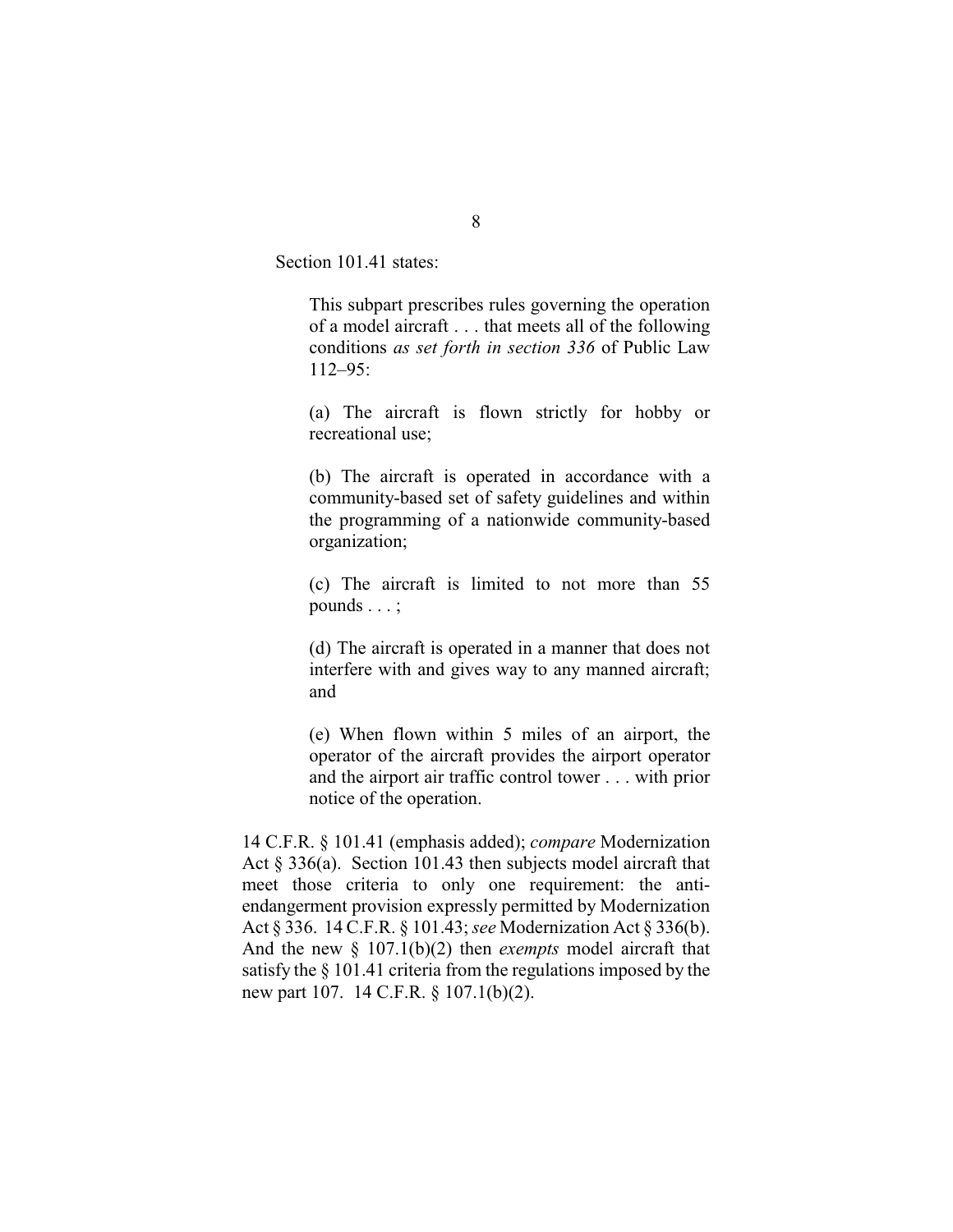Accordingly, the Small UAS Rule's § 101.41 is nothing like the Registration Rule that we invalidated in Taylor's previous challenge. *See Huerta*, 856 F.3d at 1092. The Registration Rule "create[d] a new regulatory regime for model aircraft." *Id.* at 1093. It "impose[d] new requirements . . . on people who previously had no obligation to . . . the FAA" and "impose[d] new penalties . . . on model aircraft owners who [did] not comply." *Id.* By contrast, § 101.41 simply mirrors the statutory category of section 336 model aircraft and imposes no requirements on them (except for the anti-endangerment requirement permitted by section 336(b)). *See* Modernization Act  $\S 336(b).^2$ 

Taylor's second claim is that the Small UAS Rule unlawfully subjects section 336 model aircraft to pre-existing regulations that were previously applicable only to traditional, full-size aircraft. According to Taylor, the rule exposes section 336 model aircraft to the "entire weight of traditional aircraft statutes and regulations," yielding "results that are as legally inescapable as they are absurd." Taylor Br. 24, 25. He claims, for example, that all hobbyists must now obtain pilots' licenses, comply with minimum altitude requirements, and service their aircraft at licensed aircraft mechanics. *Id.* at 25-26, 44-47.

In Taylor's view, this parade of horribles arises because § 107.1(a) states that, "[e]xcept as provided in paragraph (b) of this section, this part applies to . . . civil small unmanned aircraft systems." 14 C.F.R. § 107.1(a). Taylor concludes from this language that section 336 model aircraft are to be treated as a type of "civil small unmanned aircraft system," and thus a type

 $2^2$  Of course, a rule that defines the category of aircraft that it does *not* regulate could be described as a rule "regarding" such aircraft. But we do not read section 336(a) as barring the FAA from advising operators which aircraft are *not* subject to the Small UAS Rule.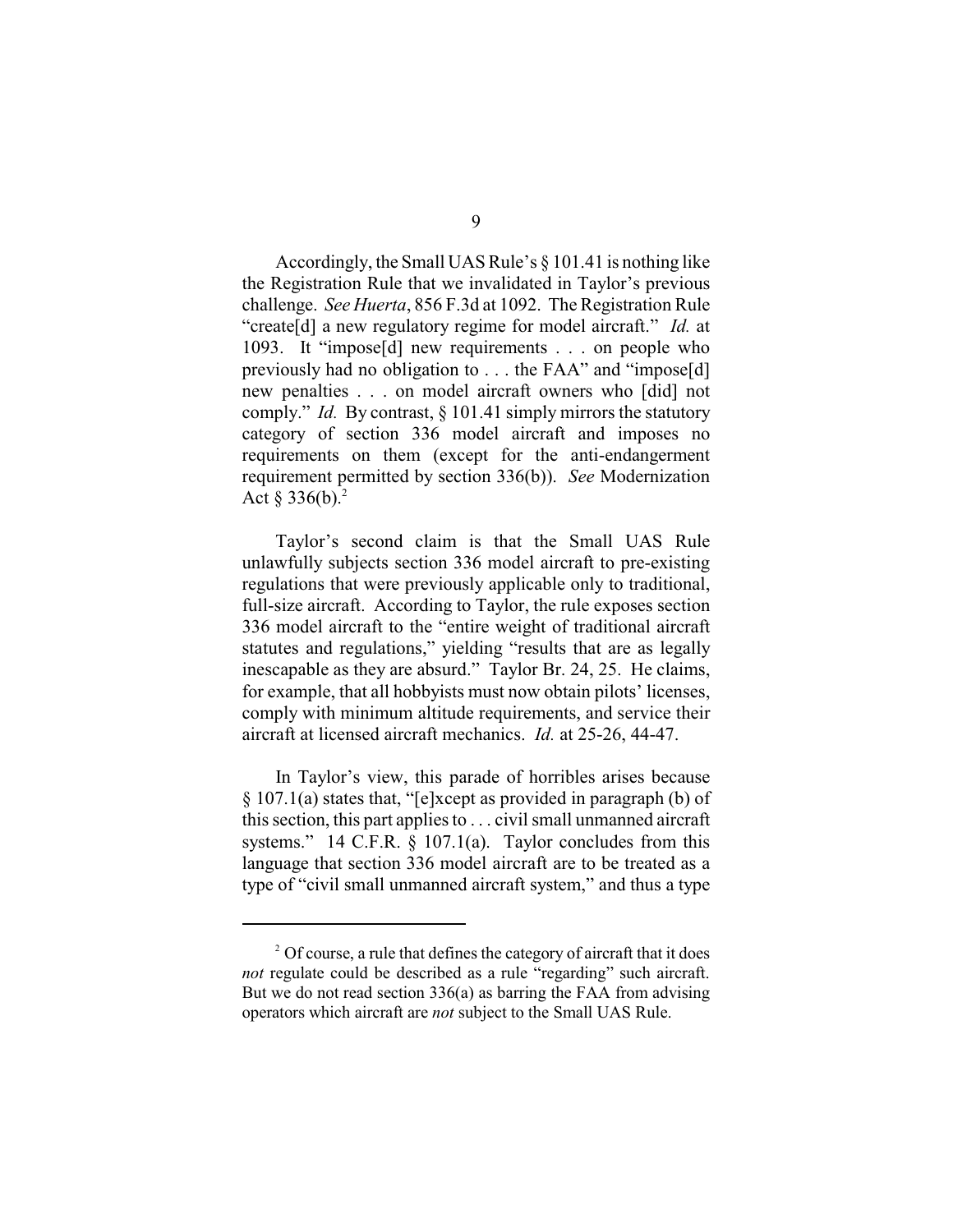of "aircraft," for all statutory and regulatory purposes. Taylor Br. 24.

This reads too much into the rule's reference to "civil small unmanned aircraft systems." As noted above, none of the new requirements of part 107 apply to section 336 model aircraft at all. That is because the "paragraph (b)" exception referred to in the above quotation states that "[t]his part does not apply to  $\dots$ [a]ny aircraft subject to the provisions of part 101," 14 C.F.R.  $§ 107.1(b)(2)$ , and  $§ 101.41$  mirrors the section 336(a) criteria, *see id.* § 101.41; *supra* note 1.

Nor does any other part of the Small UAS Rule subject section 336 model aircraft to the pre-existing regulations Taylor identifies. To the contrary, in the rule's preamble, the FAA explained that it had not proposed "any changes to its existing regulations with regard to section 336 operations" and that such changes were beyond the scope of the rulemaking. 81 Fed. Reg. at 42,083. The challenged rule itself, therefore, imposes no restrictions on section 336 model aircraft apart from the antiendangerment regulation, 14 C.F.R. § 101.43, which Taylor does not challenge.<sup>3</sup> At oral argument, the FAA agreed with this interpretation. $4$  Accordingly, because Taylor's petition for

<sup>&</sup>lt;sup>3</sup> Taylor does not challenge the FAA's authority to promulgate the anti-endangerment regulation for good reason. As noted in Part I, the statutory Special Rule contains an exception to the section 336(a) regulatory bar for thistype of FAA regulation. *See* Modernization Act § 336(b) ("Nothing in this section shall be construed to limit the authority of the Administrator to pursue enforcement action against persons operating model aircraft who endanger the safety of the national airspace system.").

<sup>&</sup>lt;sup>4</sup> Oral Arg. Recording at 48:20-48:57 (Court: "Do you regard anything that the agency did in the rulemaking that is challenged here as imposing any regulations on model aircraft that satisfy the statute's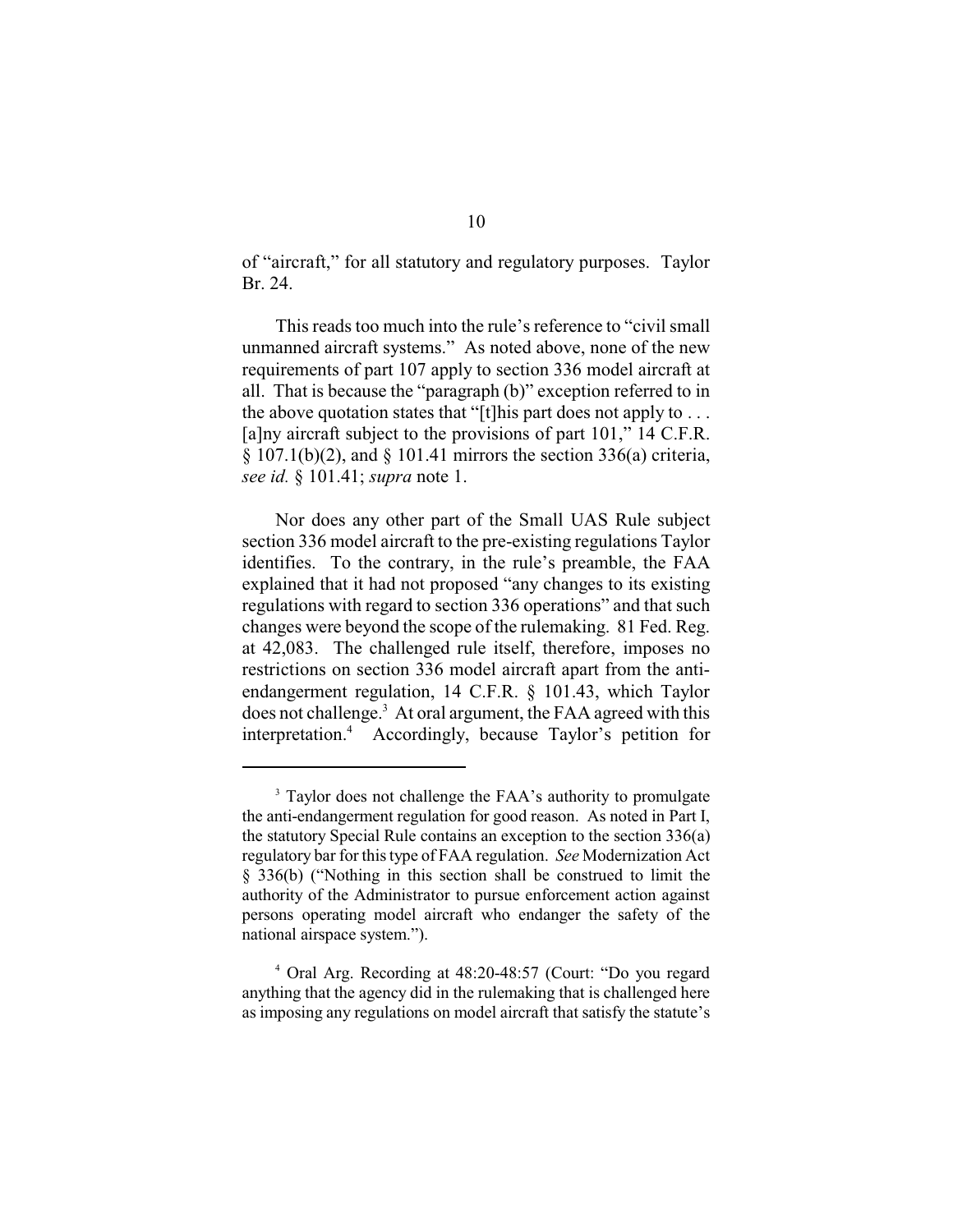review was limited to the Small UAS Rule, *see* Pet. for Rev., *Taylor v. FAA*, No. 16-1302 (D.C. Cir. Aug. 29, 2016), he will have to file a new petition should he ever wish to challenge an attempt by the FAA to apply a pre-existing rule to section 336 model aircraft.

Because the challenged rule's only regulation of section 336 model aircraft is permitted by the Modernization Act, the FAA has honored the statutory safe harbor for these aircraft. We therefore reject this challenge.

B

Taylor's next contention concerns the FAA's statutory authority to regulate non-section 336 model aircraft. Unlike section 336 model aircraft, these recreational aircraft fall outside the statutory (and regulatory) safe harbor and are subject to the new operating requirements of part  $107<sup>5</sup>$ . Taylor argues that the FAA lacks statutory authority to regulate non-section 336 model aircraft.

According to Taylor, prior to passage of the Modernization Act, "the FAA consistently acknowledged it did not have regulatory authority over recreational model aircraft." Taylor Br. 30. Taylor maintains that, at the time the Modernization Act

<sup>336</sup> requirements?" FAA Counsel: "No." Court: "No requirements of any kind?" Counsel: "No. . . . There is a regulation that prohibits reckless operations, but . . . 336(b) expressly permits FAA to prevent reckless operation even of model aircraft.").

 $5$  Part 107 applies to "civil small unmanned aircraft systems" except, as relevant here, to "[a]ny aircraft subject to the provisions of part 101." 14 C.F.R.  $\S$  107.1 (a), (b)(2). Because only those model aircraft that meet all of the section 336(a) criteria are subject to part 101, part 107 governs model aircraft that do not meet those criteria.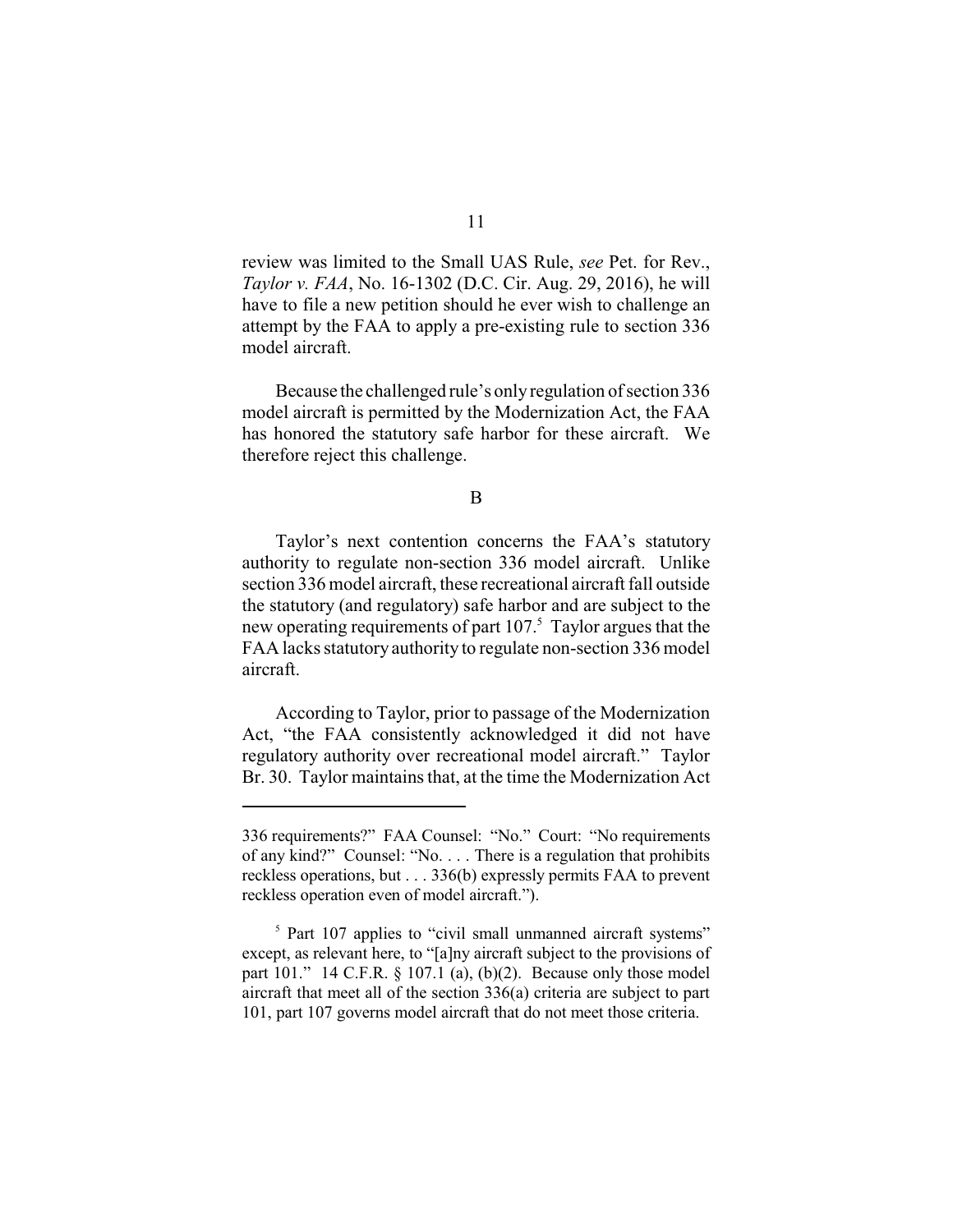was passed, the FAA's interpretation of the pre-existing Federal Aviation Act was that only "commercial use small unmanned vehicles" were aircraft; recreational model aircraft, by contrast, were not "aircraft" at all. *Id.* Moreover, he continues, the Modernization Act "codified" that FAA interpretation. *Id.* The FAA disputes Taylor's claims about its previous interpretation, stating that its previous failure to regulate recreational model aircraft was an exercise of enforcement discretion, not statutory interpretation. *See* Operation and Certification of Small Unmanned Aircraft Systems, 80 Fed. Reg. 9544, 9550 (proposed Feb. 23, 2015); FAA Br. 43-44.

We do not need to resolve the parties' dispute about the FAA's previous interpretation of the pre-existing statutory provisions, or their dispute about whether those provisions alone would have been sufficient to authorize the Small UAS Rule. The primary authority upon which the FAA relies for that rule is a *new* statutory section: section 333 of the Modernization Act, passed in 2012. *See* 81 Fed. Reg. at 42,067 n.6. And there is no doubt that this section permits the agency to apply the regulations of the Small UAS Rule to recreational model aircraft that do not fall within the section 336 safe harbor.

Modernization Act § 333 directs the FAA to determine "which types of unmanned aircraft . . . may operate safely in the national airspace system," and then directs the agency to "establish requirements for the safe operation of such aircraft." Modernization Act § 333(b), (c). Section 336, in turn, defines a "model aircraft" as "an unmanned *aircraft* that is . . . flown *for hobby or recreational purposes*." Modernization Act § 336(c)(3) (emphases added). And it provides that the FAA may not promulgate regulations regarding "a model aircraft . . . *if* . . . the aircraft" satisfies the five operational criteria of the safe harbor. *Id*. § 336(a) (emphasis added). Thus, the text makes clear that Congress has authorized the FAA to regulate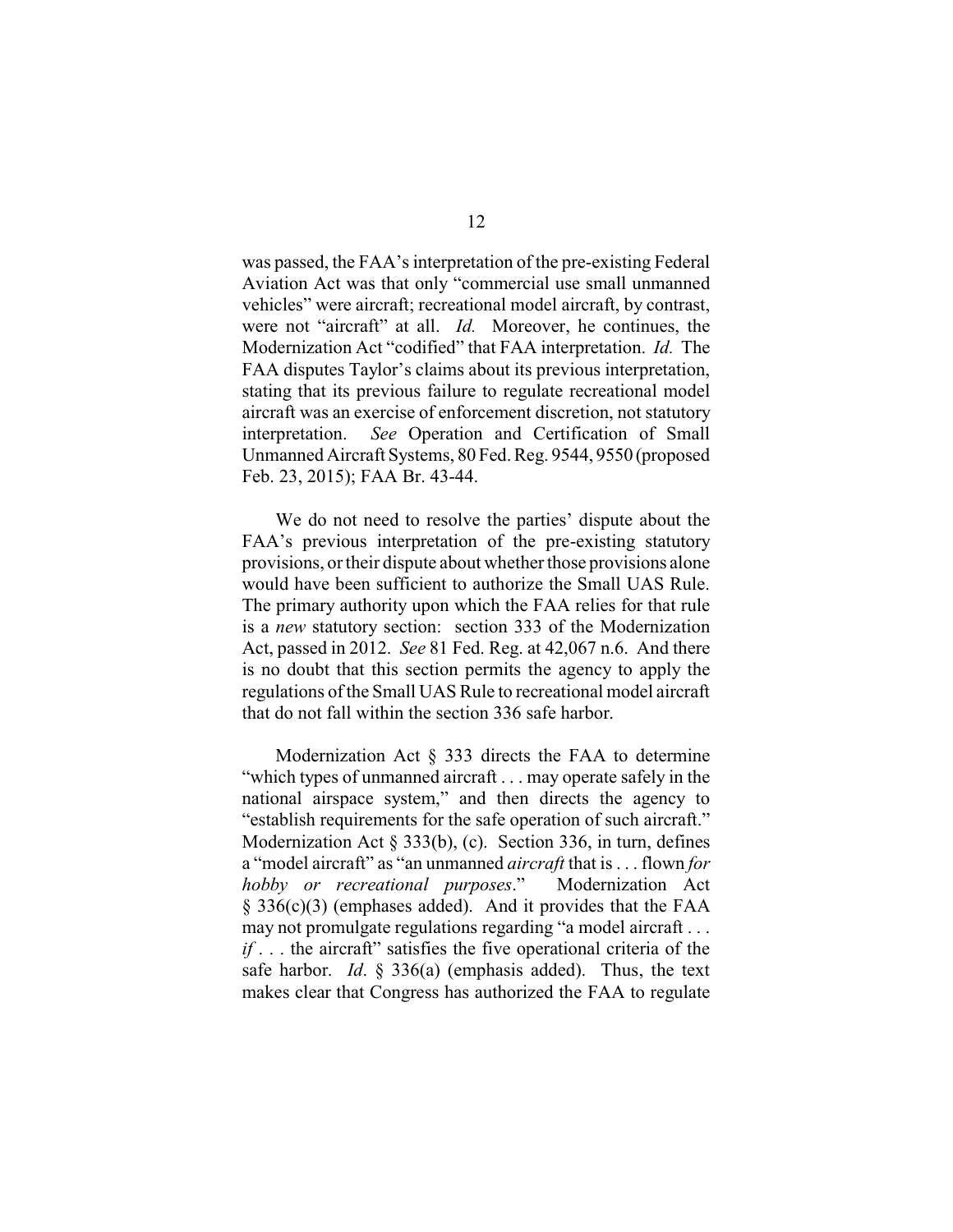recreational model aircraft, so long as they are outside the safe harbor of section  $336(a)$ .<sup>6</sup>

There is nothing to support Taylor's contention that, notwithstanding the above, the Modernization Act was intended to codify the alleged prior understanding that the FAA could not regulate any recreational model aircraft.<sup> $7$ </sup> To begin, we note that Taylor has cited neither statutory language nor legislative history that indicates such an intent. It is true, as Taylor notes, that "Congress is presumed to be aware of an administrative . . . interpretation of a statute and to adopt that interpretation when it re-enacts a statute without change." *Lorillard v. Pons*, 434 U.S. 575, 580 (1978). But even if we were to accept Taylor's claim regarding the FAA's interpretation of pre-existing statutory provisions, Congress did not re-enact a statute without change here. To the contrary, it enacted a new statute with

<sup>&</sup>lt;sup>6</sup> The statutory text likewise contradicts Taylor's contention that an aircraft is solely "a tool of manned flight, used, by a person, to achieve that person's flight." Taylor Br. 31 n.16. At least with respect to the Modernization Act, "aircraft" includes "unmanned aircraft." *See* Modernization Act § 331(8).

 $\frac{1}{2}$  In *Taylor v. Huerta*, we did say that section 336(a) "codified the FAA's longstanding hands-off approach to the regulation of model aircraft." 856 F.3d at 1091. But that codification extended only to model aircraft falling within the safe harbor of section 336(a). The problem with the Registration Rule at issue in *Huerta* was that it applied to all model aircraft, not just to model aircraft outside the safe harbor. *See id.* at 1092; *see also* Order, *Taylor v. Huerta*, No. 15-1495 (D.C. Cir. Aug. 3, 2017) (denying petitioner's motion for a contempt sanction against the FAA for applying registration requirements to non-section 336 model aircraft).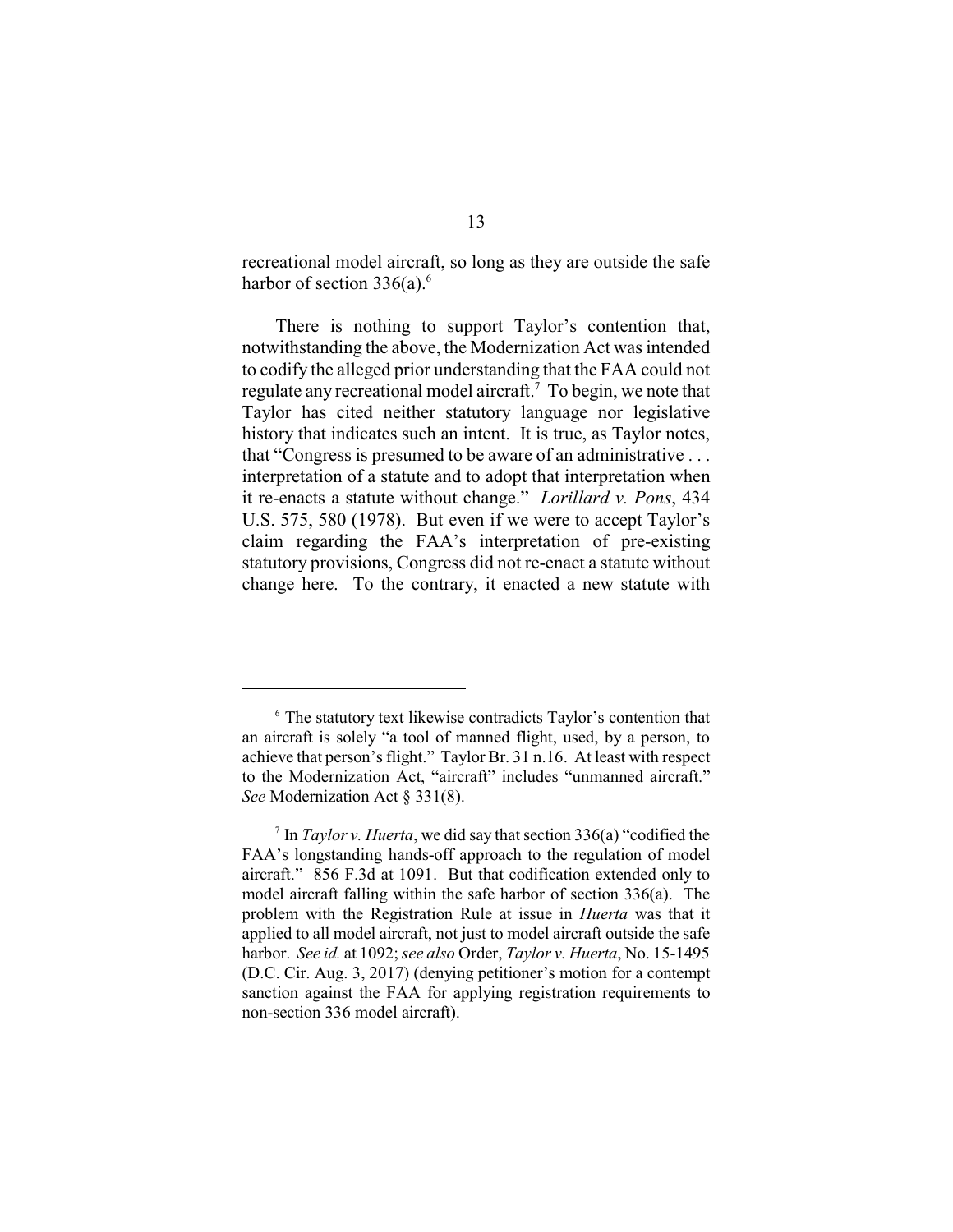entirely new provisions regarding the regulation of unmanned aircraft.<sup>8</sup>

Taylor insists that the *structure* of the Modernization Act indicates that Congress "adopted the FAA's [allegedly] consistent interpretation that recreational model aircraft are neither 'civil aircraft' nor 'public aircraft' (the only two types of aircraft that exist)," and that, as such, "they are not aircraft at all." Taylor Br. 35 (citing 49 U.S.C. § 40102(a)(16)). He argues that the structure so indicates because it "create[s] separate regimes for: 1) civil unmanned aircraft, in § 332 and § 333; 2) public unmanned aircraft, in § 334; and 3) recreational model aircraft, in § 336." *Id*. at 34-35. We disagree.

First, the suggestion that recreational model aircraft are neither "public" nor "civil" aircraft, and hence "not aircraft at all," is at best a counterintuitive interpretation of the pre-existing statutory definition. $\degree$  In any event, the contention that a model aircraft is not an "aircraft" for purposes of the Modernization Act is directly contradicted by the Act itself, which, as we have just noted, defines "model aircraft" as "an unmanned aircraft that is . . . flown for hobby or recreational purposes." Modernization Act § 336(c)(3); *see id.* § 331(8) (defining "unmanned aircraft" as a type of "aircraft").

<sup>&</sup>lt;sup>8</sup> Nor did it merely "adopt<sup>[]</sup> a new law incorporating sections of a prior law." *Lorillard*, 434 U.S. at 581.

 $\degree$  Section 40102(a) defines an "aircraft" as "any contrivance ... designed to navigate, or fly in, the air." 49 U.S.C. § 40102(a)(6). It defines a "public aircraft" as a government aircraft. *Id.*  $§$  40102(a)(41). And it then defines a "civil aircraft" as "an aircraft" except a public aircraft." *Id.* § 40102(a)(16).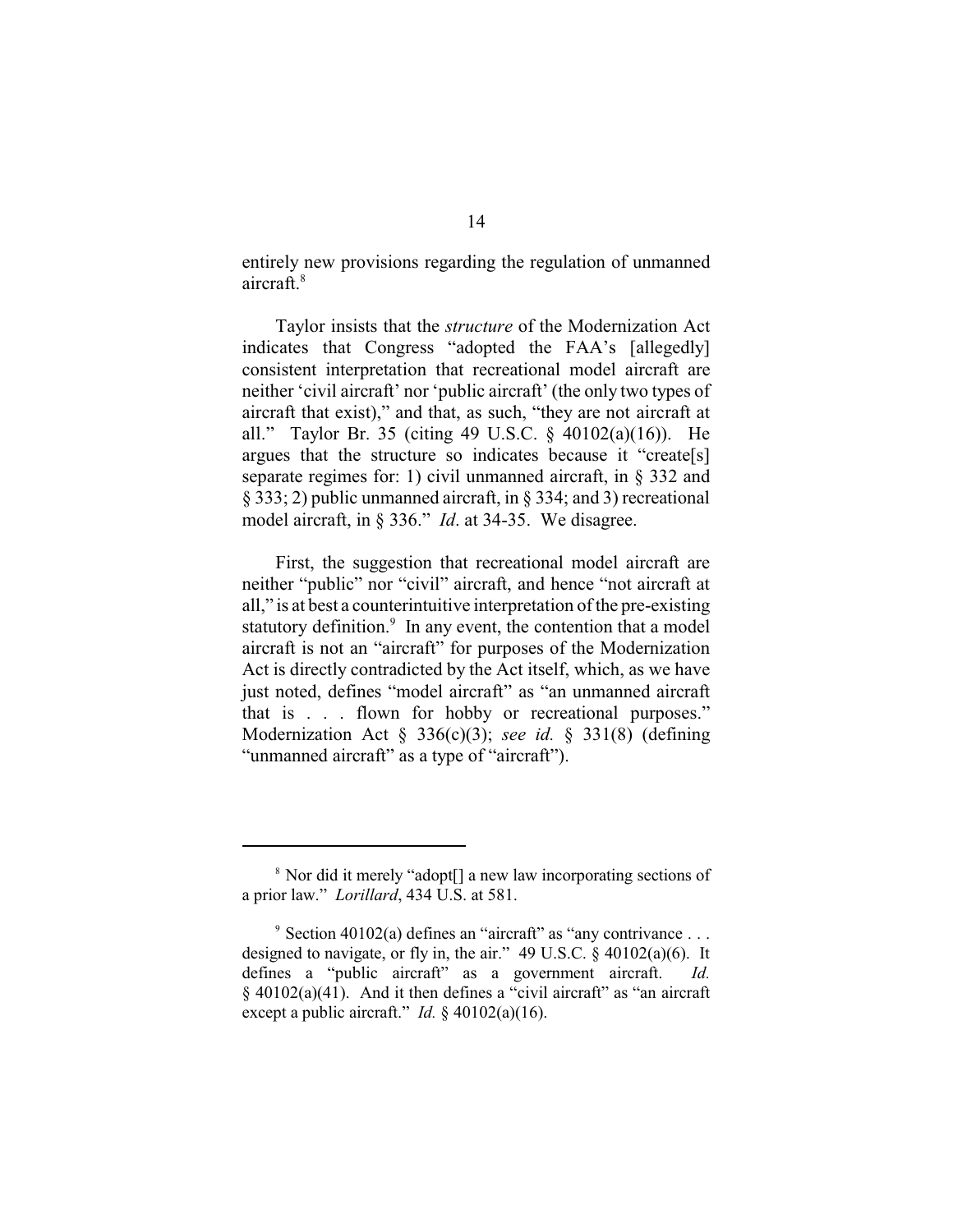Second, the Act does not create the three separate regimes that Taylor perceives. Section 332 does apply to "civil unmanned aircraft," and section 334 does apply to "public unmanned aircraft." *Id.* §§ 332, 334. But section 333 (which is the directly relevant section here and directs expedited rulemaking) simply applies to "certain unmanned aircraft" - those the FAA determines may operate safely in the national airspace system. *Id*. § 333.

Nor does section 336 constitute a statutory bar against any regulation of recreational model aircraft. As set forth above, that section provides that the FAA may not promulgate regulations regarding "a model aircraft . . . *if* . . . the aircraft" satisfies the five operational criteria of the safe harbor. *Id*. § 336(a) (emphasis added). The *expressio unius est exclusio alterius* canon -- "the expression of one thing implies the exclusion of others" -- suggests that the FAA *may* promulgate regulations if an aircraft does *not* satisfy those criteria.<sup>10</sup> And while that canon's "force in particular situations depends entirely on context," *In re Sealed Case No. 97-3112*, 181 F.3d 128, 132 (D.C. Cir. 1999) (en banc) (internal quotation marks omitted), here the context indicates that Congress expected that

<sup>&</sup>lt;sup>10</sup> Cf. Jennings v. Rodriguez, 138 S. Ct. 830, 844 (2018) (holding that a statutory provision authorizing release from detention in certain circumstances implies that there are no other circumstances under which individuals detained under the provision may be released); *POM Wonderful LLC v. Coca-Cola Co.*, 134 S. Ct. 2228, 2238 (2014) ("By taking care to mandate express pre-emption of some state laws, Congress if anything indicated it did not intend the [statute] to preclude requirements arising from other sources."); *In re Sealed Case No. 97-3112*, 181 F.3d 128, 132 (D.C. Cir. 1999) (en banc) (applying the canon to conclude that a Sentencing Guidelines section providing "that *if* the government moves the court may depart [from the Guidelines]," means, in context, "that if the government does not move the court may not depart").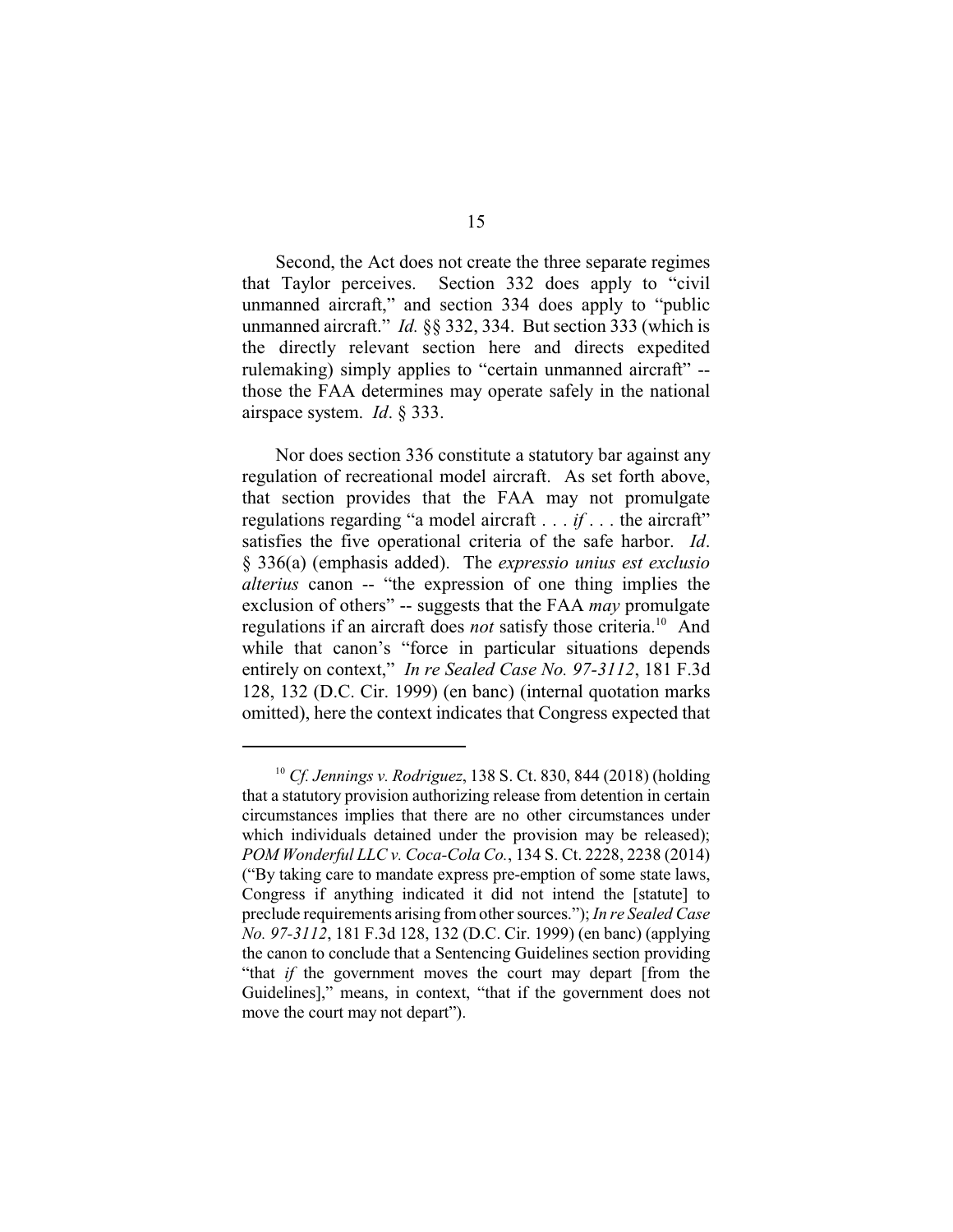a model aircraft would be subject to regulation if it did not come within the safe harbor. After all, why would Congress go to the trouble of defining (by listing five criteria) a protected subcategory of "model aircraft" if it thought the FAA had no authority to regulate model aircraft at all?

Finally, although we hold that the FAA has authority to apply the part 107 requirements to recreational model aircraft outside the safe harbor (that is, to non-section 336 model aircraft), we do not decide whether the agency may apply any other regulations to these aircraft. We do not read part 107 -- or anything else that the FAA promulgated in the Small UAS Rule that is the sole subject of the petition before us -- to make other regulatory provisions applicable to these recreational model aircraft, except for those provisions expressly cross-referenced in the rule. *See, e.g.*, 14 C.F.R. § 107.27 (requiring compliance with 14 C.F.R. §§ 91.17 and 91.19). At oral argument, the FAA again agreed with this reading.<sup>11</sup> If the FAA were to apply other, pre-existing regulatory provisions to non-section 336 model aircraft, that decision may be subject to a separate challenge. $^{12}$ 

 $11$  Oral Arg. Recording at 53:46-54:09 (Court: "In your view, the only -- the *only* requirements that apply to unmanned aircraft that don't meet 336 are those contained in 107, [is] that right?" FAA Counsel: "That's right . . . to be clear, it's a subset of operations, so . . . it has to be during the day, you have to have visual line of sight observer, all of those things.").

 $12$  Because those pre-existing regulations and the statutory provisions upon which they were based (including their definition of "aircraft") are not before us, we do not address Taylor's complaint that, by deferring consideration of how such regulations and provisions apply to recreational unmanned aircraft systems, the FAA rendered those regulations and provisions arbitrary, capricious, or unconstitutionally vague.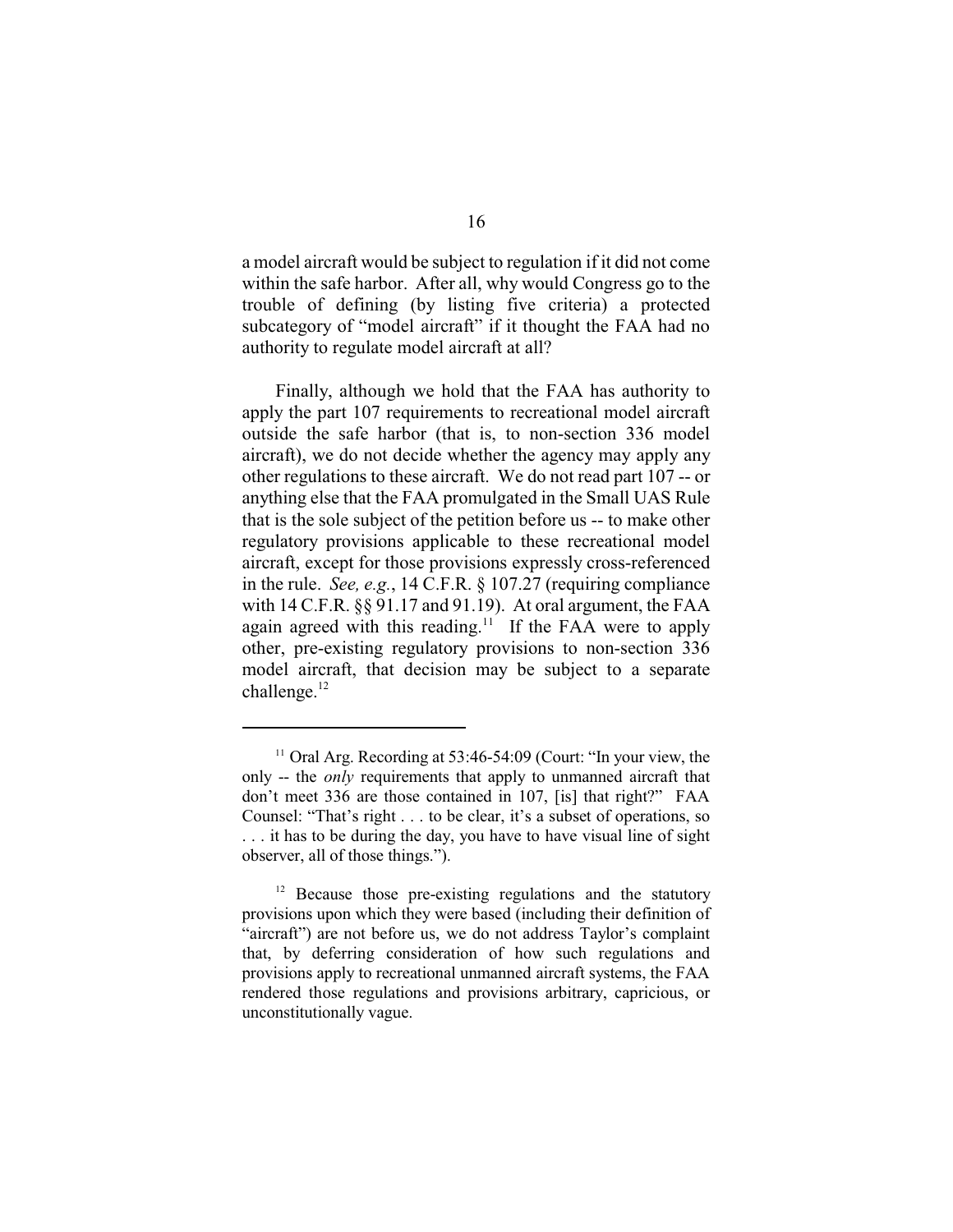We turn next to Taylor's contention that the Small UAS Rule is "arbitrary and capricious." Taylor Br. 40 (citing 5 U.S.C. § 706(2)(A)). Under the familiar "arbitrary or capricious" standard for reviewing agency action, the scope of our review is "narrow," and we will not "substitute [our] judgment for that of the agency." *Motor Vehicle Mfrs. Ass'n v. State Farm Mut. Auto. Ins. Co.*, 463 U.S. 29, 43 (1983). Agency action survives such review as long as the agency "examine[d] the relevant data and articulate[d] a satisfactory explanation for its action including a rational connection between the facts found and the choice made." *Id.* (internal quotation marks omitted). Taylor's five arguments do not persuade us that the FAA acted arbitrarily or capriciously in this matter.

1. Taylor first asserts that the Small UAS Rule creates "absurd and contradictory results [by] applying full-size aircraft regulations" to model aircraft. Taylor Br. 41. We reject this challenge because the rule does not do so. As explained above, the Small UAS Rule does not apply *any* regulations to section 336 model aircraft except the anti-endangerment regulation. Nor does the rule apply full-size aircraft regulations to nonsection 336 model aircraft. As also explained above, the only regulations the rule applies to such aircraft are those in (and referenced in) the new part 107, which was specifically crafted for small unmanned aircraft.<sup>13</sup>

C

<sup>&</sup>lt;sup>13</sup> We do not understand Taylor to be charging that the small unmanned aircraft regulations of part 107 are themselves "absurd and contradictory" as applied to non-section 336 model aircraft. In any event, his briefs do not do so with sufficient specificity for us to discern such a charge. The FAA crafted the regulations of part 107 because it recognized that pre-existing regulations did "not differentiate between manned and unmanned aircraft" and hence could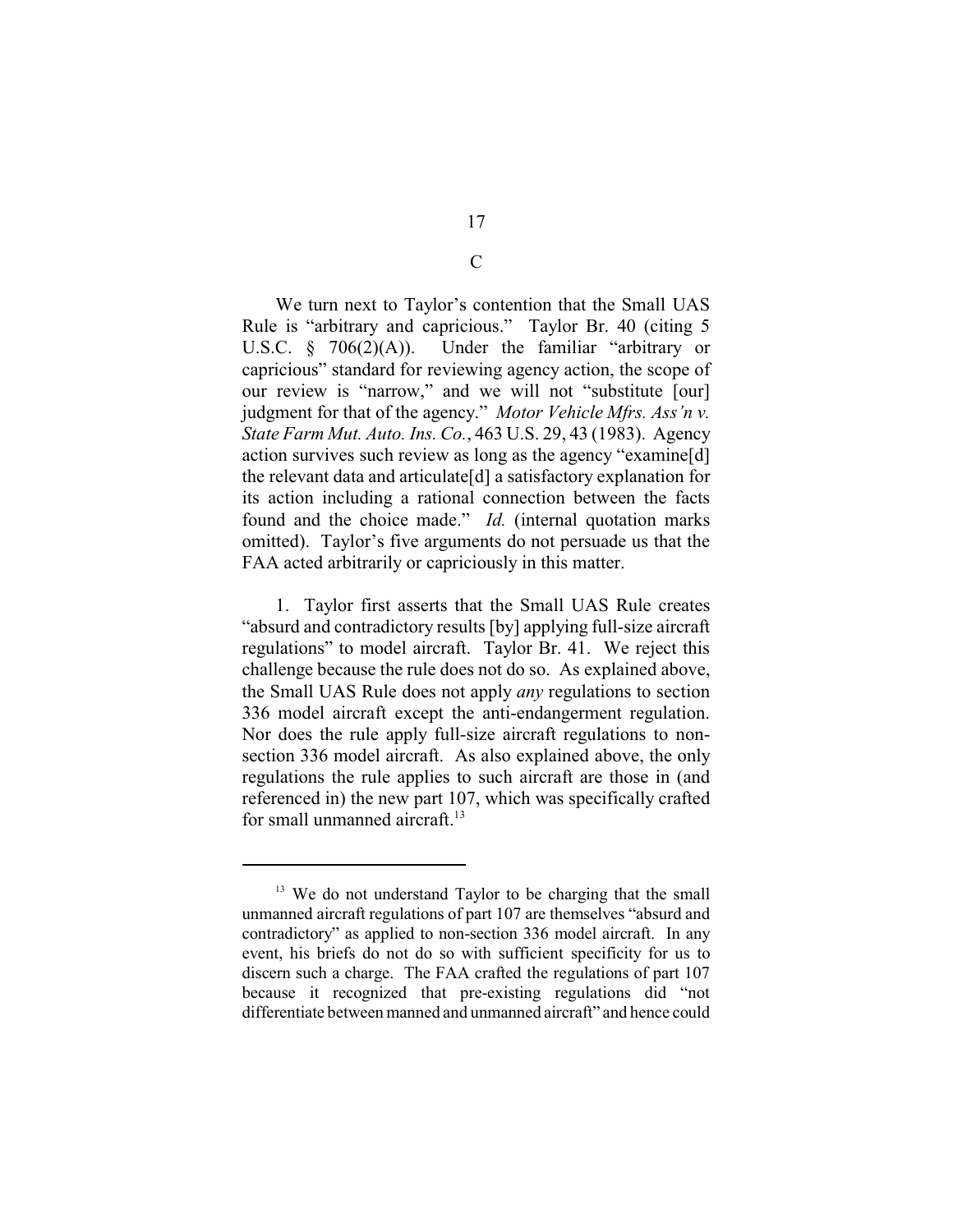2. So far as Taylor challenges the FAA's decision to regulate recreational non-section 336 model aircraft at all, rather than limiting its regulations solely to commercial (nonrecreational) craft, the FAA appropriately accounted for that choice. The agency explained that, "from a safety point of view, there is no difference between the risk posed by recreational operations . . . and non-recreational . . . operations." 81 Fed. Reg. at 42,081. In particular, the agency was concerned that an unmanned aircraft operator would not have the ability to see and avoid other aircraft, and that a loss of positive control of the aircraft could pose a risk to persons, property, and other aircraft. *Id.* at 42,068. Because "[t] here is no data indicating that a small UAS operation whose operational parameters raise the safety risks addressed by part 107 would become safer simply as a result of being conducted for recreational or salutary purposes," *id.* at 42,081, the agency's decision to regulate recreational nonsection 336 model aircraft was reasonable.

3. Taylor also argues that the agency arbitrarily changed its position regarding the regulation of recreational model aircraft. In Taylor's view, the agency historically treated such aircraft as "toys . . . rather than as a type of 'aircraft'" subject to the FAA's statutory authority. Taylor Br. 11. He contends that the Small UAS "Rule's application of [p]art 107 . . . to recreational [nonsection 336] model aircraft" thus marks a "radical change" that the agency cannot lawfully ignore. *Id.* at 43-44; *see FCC v. Fox Television Stations, Inc.*, 556 U.S. 502, 515 (2009) ("An agency may not . . . depart from a prior policy *sub silentio* or simply disregard rules that are still on the books.").

result in an "undue burden" on small unmanned aircraft operations. 81 Fed. Reg. at 42,069. The part 107 provisions were specifically "designed to impose the minimal burden necessary to ensure the safety and security of a small UAS operation." *Id.* at 42,082.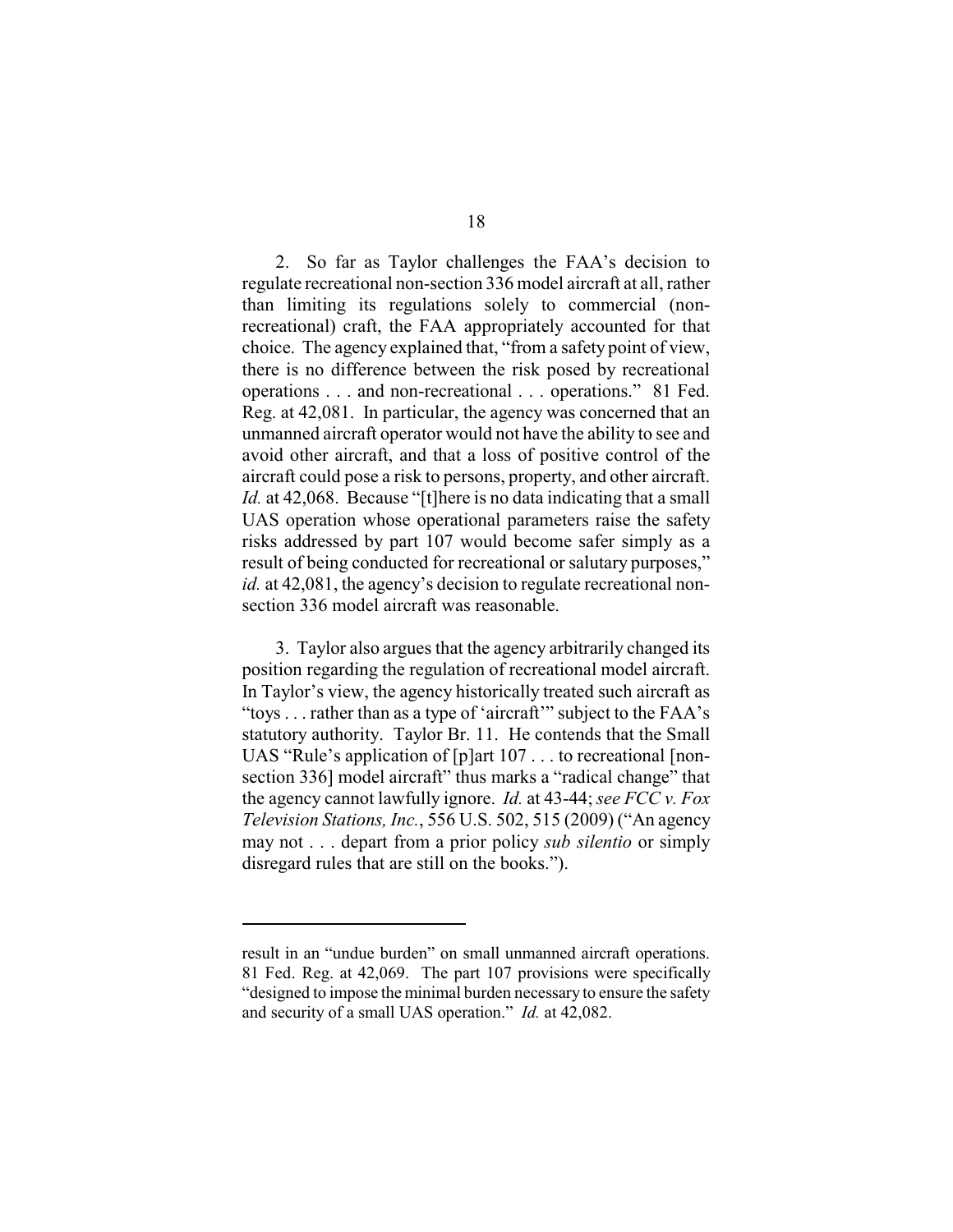Once again, it is unnecessary for us to wade into the agency's historical practice because the "primary authority" for the rule was a *new* statute, the Modernization Act. 81 Fed. Reg. at 42,067 n.6 (noting that the agency relied primarily on section 333 of the Act, as well as on other FAA statutory authorities). It is true that a new law does not necessarily give an agency a blank check to depart from prior policies. *See Am. Fed'n of Labor & Cong. of Indus. Orgs. v. Brock*, 835 F.2d 912, 917-18 (D.C. Cir. 1987) (rejecting an agency's assertion that its "dramatic shift" in policy reflected a "contemporaneous interpretation of new legislation" where the new legislation "made absolutely no alteration to the statutory mandate" underlying the policy). But as we have discussed, in this case the Modernization Act directed the FAA to establish requirements for the safe operation of unmanned aircraft systems, including recreational model aircraft outside the safe harbor. *See supra* Section II.B. Congress' directive to integrate such aircraft into the national airspace system adequately supports any shift in the FAA's policy toward recreational nonsection 336 model aircraft that is reflected in the Small UAS Rule.

4. Taylor further contends that the agency acted arbitrarily and capriciously by imposing a notice requirement on operators of section 336 model aircraft. Specifically, he objects to the requirement that model aircraft operators who want an exemption from part 107 must "provide[] [an] airport operator and the airport air traffic control tower . . . with prior notice of the operation" when flying within five miles of the airport. 14 C.F.R. § 101.41(e). This requirement is arbitrary, he maintains, because the agency does not require similar notice by part 107 operators. Taylor Br. 48 (citing 14 C.F.R. § 107.43).

We reject Taylor's argument because it is the statute, not the regulation, that imposes the notice requirement. *See*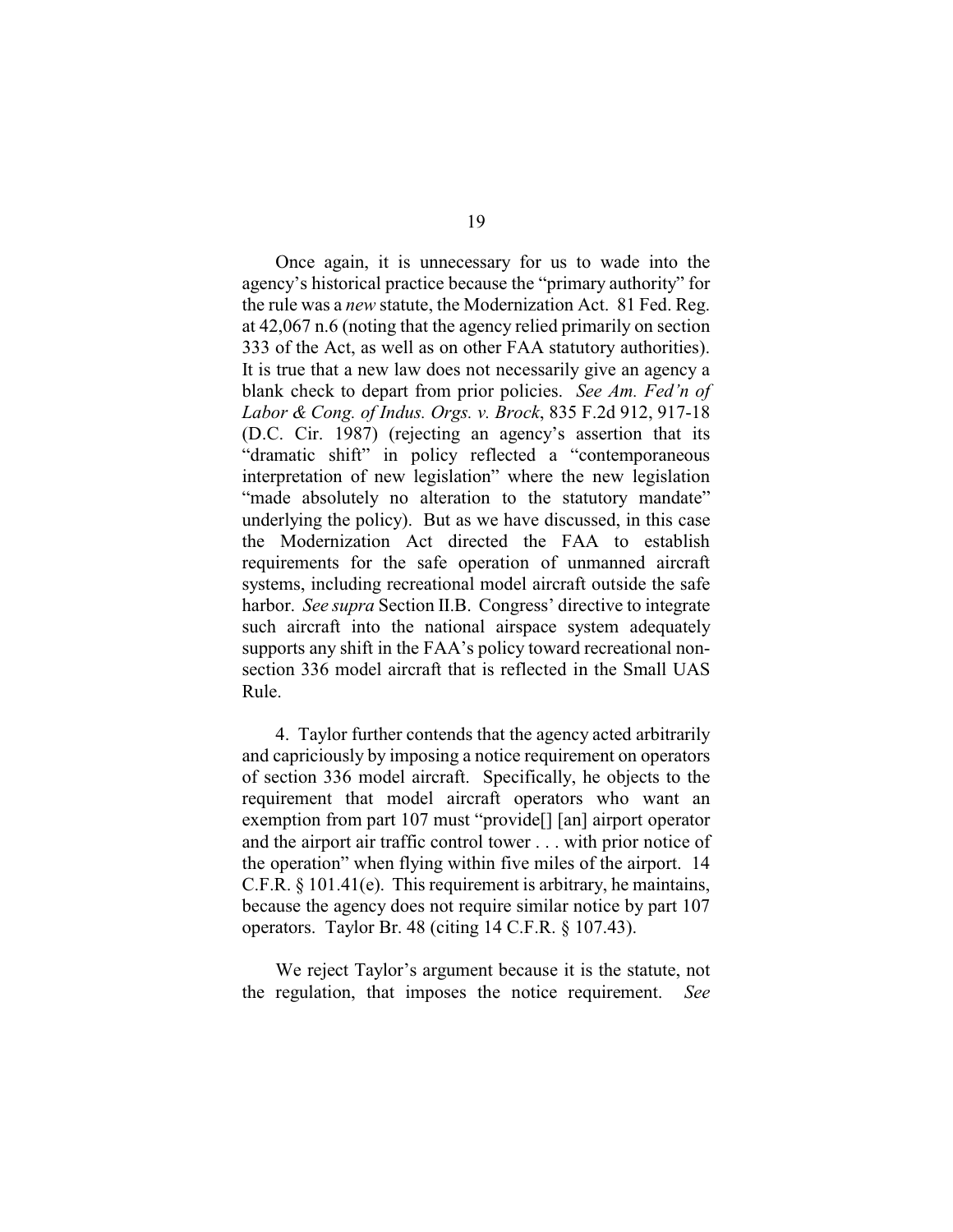Modernization Act  $\S$  336(a)(5). As we have said, Modernization Act § 336(a) lists five operational criteria, including the notice requirement, that model aircraft must satisfy to fall within the statutory safe harbor. Section 101.41 faithfully tracks those requirements, including the notice requirement. *Compare* 14 C.F.R § 101.41(e), *with* Modernization Act § 336(a)(5). And we decline to strike down a rule that merely implements an unchallenged governing statute. *See AT&T Corp. v. Iowa Utilities Bd.*, 525 U.S. 366, 396 (1999) ("[I]t is hard to declare the FCC's rule unlawful when it tracks the pertinent statutory language almost exactly."); *see also Purepac Pharm. Co. v. Friedman*, 162 F.3d 1201, 1205 (D.C. Cir. 1998); *Metro. Wash. Airports Auth. Prof'l Fire Fighters Ass'n v. United States*, 959 F.2d 297, 300 (D.C. Cir. 1992).

5. Fifth, we reject Taylor's contention that the FAA acted unreasonably by declining to define certain terms in the Small UAS Rule. Taylor maintains that the FAA should have clarified what makes an organization a "nationwide community-based organization," what qualifies as "programming," and what activities "endanger the safety of the national airspace." *See* 14 C.F.R. §§ 101.41(b), 101.43. The first two terms are part of one of the criteria for the safe harbor exemption from part 107, *id.* § 101.41(b); the third is the anti-endangerment provision applicable to section 336 model aircraft, *id.* § 101.43. All three precisely mirror the language of section 336 of the Modernization Act.

In the notice accompanying the Small UAS Rule, the FAA stated that "issues concerning the specific meaning of section 336 (such as what makes an organization a nationwide community-based organization) are beyond the scope of this rule." 81 Fed. Reg. at 42,082. The agency explained that it was "considering the specific meaning of section 336 provisions in a separate regulatory action," and that, "in order to avoid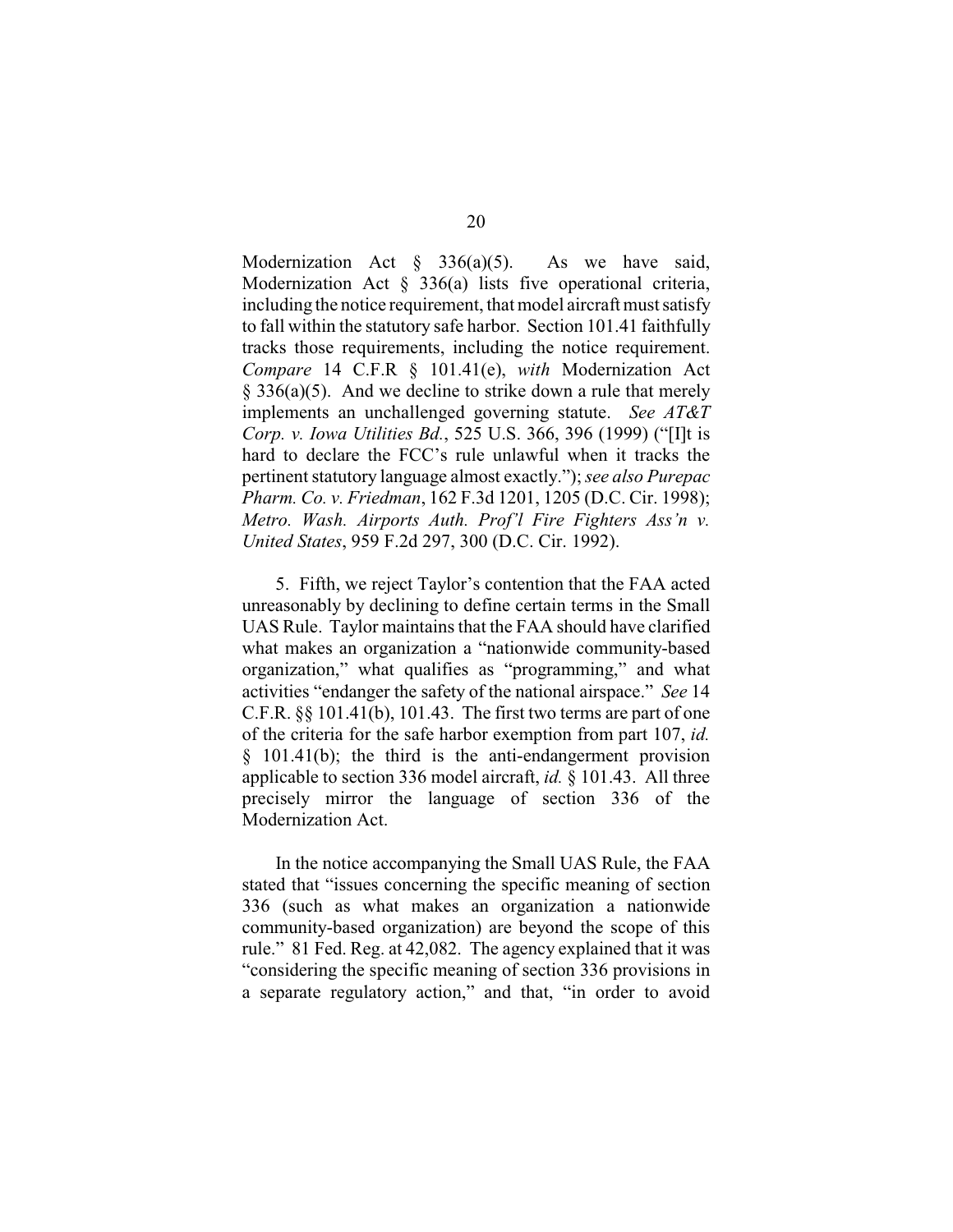duplication, [it] limited the scope of the model-aircraft component of th[e] rulemaking simply to codifying the FAA's enforcement authority over model-aircraft operations that endanger the safety" of the national airspace. *Id.*

The "separate regulatory action" to which the agency referred was the proceeding for issuance of an Interpretation of the Special Rule for Model Aircraft. *See* 79 Fed. Reg. 36,172 (June 25, 2014); *supra* Part I. The initial interpretation, issued in 2014, did in fact interpret several terms in section 336, including several of interest to Taylor. *See* 79 Fed. Reg. at 36,174 (identifying Congress' intended definition of "nationwide community-based organization"); *id.* n.7 (explaining that "community-based organizations" include groups such as the Academy of Model Aeronautics); *see also* 81 Fed. Reg. at 42,124 (identifying the Academy of Model Aeronautics as a nationwide community-based organization). The initial interpretation also discussed the scope of the FAA's enforcement authorityagainst operators who endanger the safety of the national airspace system. 79 Fed. Reg. at 36,175-76. As we noted in Part I, the FAA sought public comments on the initial interpretation and is currently reviewing those comments. Petitions for review challenging the initial interpretation, filed in this circuit, have been held in abeyance pending issuance of a final interpretive rule. *See* Order, *UAS Am. Fund, LLC v. FAA*, No. 14-1156 (D.C. Cir. Nov. 18, 2014).

Contrary to Taylor's complaint, it was not unreasonable (or unconstitutional) for the FAA to use the instant rulemaking merely to codify section 336 and to consider the specific meaning of section 336's provisions in the separate regulatory action that it had already begun. "An agency enjoys broad discretion in determining how best to handle related, yet discrete, issues in terms of . . . priorities" and "need not solve every problem before it in the same proceeding." *Mobil Oil*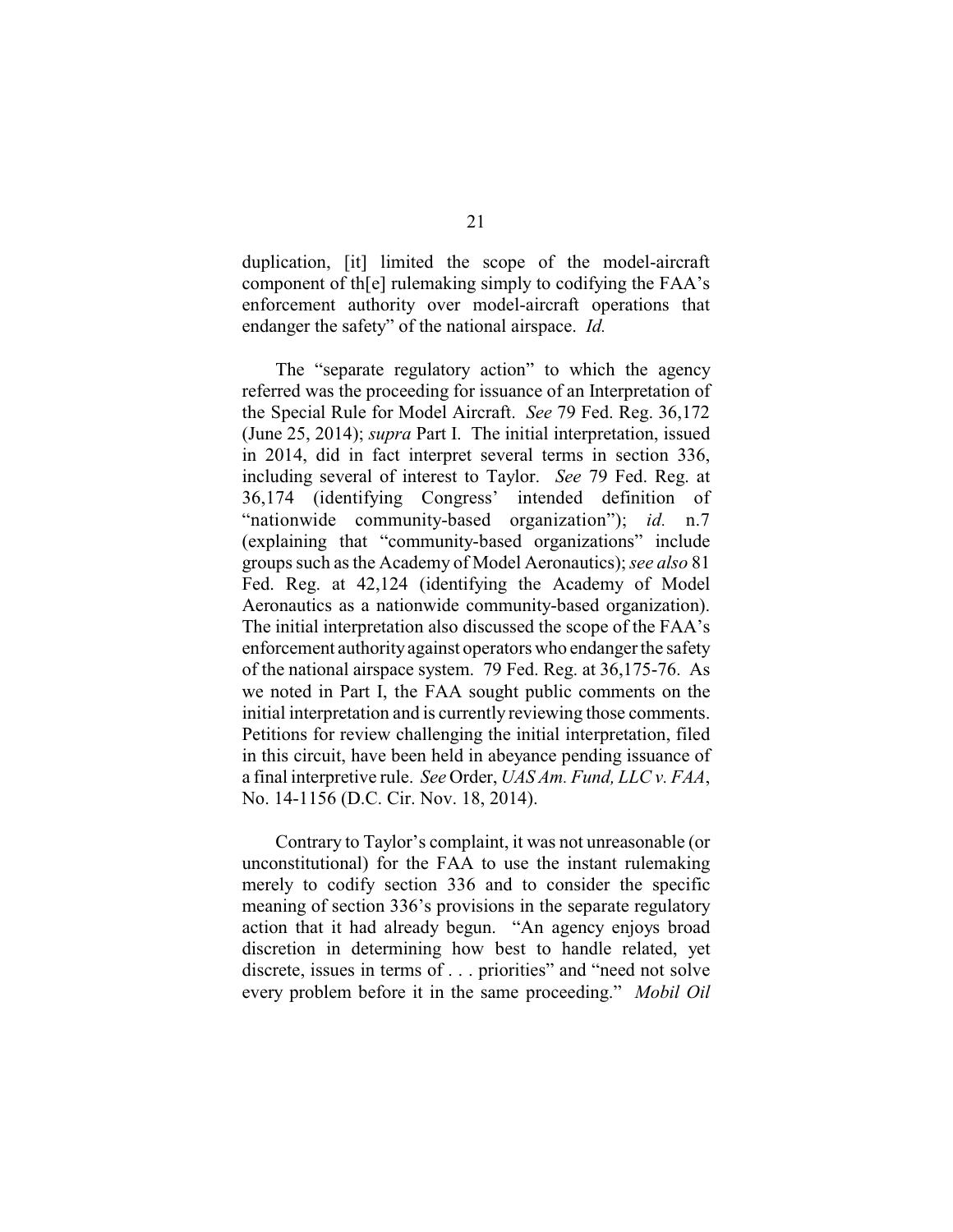*Expl. & Producing Se. Inc. v. United Distrib. Cos.*, 498 U.S. 211, 230-31 (1991).<sup>14</sup> In announcing the Small UAS Rule, the FAA explained that it had "received over 33,000 public comments" on the initial interpretation and was "currently considering the issues raised by these commenters and will issue a final Interpretive Rule that reflects its consideration." 81 Fed. Reg. at 42,082. Delaying issuance of the Small UAS Rule until it finalized the interpretive rule, the FAA said, "would prejudice non-model small UAS operations." *Id.* at 42,083. In light of these considerations -- coupled with the Modernization Act's directive to expedite rulemaking for unmanned aircraft systems where possible, *see* Modernization Act §§ 332(b), 333 -- it was reasonable for the agency to place further definition of those terms in a holding pattern while it landed the Small UAS Rule.

We therefore reject all of Taylor's "arbitrary and capricious" challenges to the rule.

## D

Finally, Taylor contends that the FAA violated the Paperwork Reduction Act (PRA), 44 U.S.C. §§ 3501 *et seq*. That Act requires agencies to follow specific procedures prior to "conduct[ing] or sponsor[ing] the collection of information," including publishing notice in the Federal Register and obtaining approval from the Office of Management and Budget (OMB). *Id.* § 3507(a).

<sup>&</sup>lt;sup>14</sup> See *Am. Bird Conservancy, Inc. v. FCC*, 516 F.3d 1027, 1032 (D.C. Cir. 2008); *cf. Charter Commc'ns, Inc. v. FCC*, 460 F.3d 31, 43 (D.C. Cir. 2006) (holding that "[t]he FCC has discretion 'to defer consideration of particular issues to future proceedings when it thinks that doing so would be conducive to the efficient dispatch of business and the ends of justice'" (quoting *U.S. Telecom Ass'n v. FCC*, 359 F.3d 554, 588 (D.C. Cir. 2004))).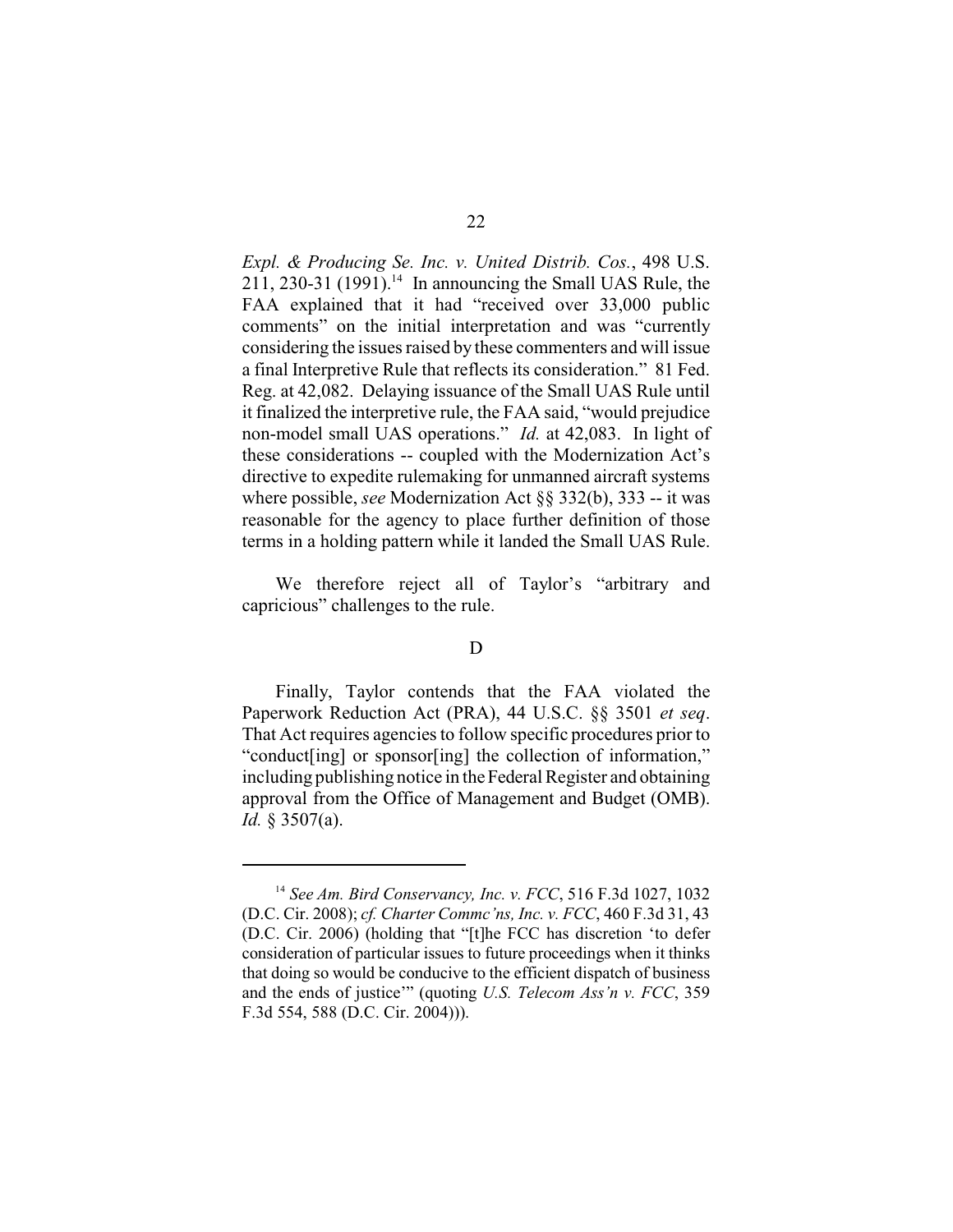According to Taylor, the agency did not follow the required procedures before mandating that operators of section 336(a) model aircraft provide notice to airports. As we have explained, however, that notification provision is one of the five statutory criteria required of operators who wish to take advantage of the safe harbor provided by section 336(a). *See supra* Part II.C.4. The FAA's regulation merely repeats that criterion, without any elaboration or specification of the form of notice required. Hence, the PRA is inapplicable because it was Congress, not the agency, that made notification a prerequisite for entry into the safe harbor. *Compare Saco River Cellular, Inc. v. FCC*, 133 F.3d 25, 32 (D.C. Cir. 1998) (holding that the FCC was required to comply with the PRA where "Congress merely authorized, [but] did not require" the collection of information).

Taylor also faults the FAA for failing to follow PRA procedures for the B4UFLY smartphone application, an app designed to give unmanned aircraft operators real-time information about flight restrictions and other requirements. Because B4UFLY was not part of the challenged Small UAS Rule, it is beyond the scope of the petition for review that is now before us. We note, however, the FAA's representation that PRA procedures were in fact followed and that OMB approved the collection of information with respect to B4UFLY. FAA Br. 48. We also note Taylor's failure to dispute the point in his reply brief.

## III

The FAA has promulgated a rule that regulates section 336 model aircraft only to the extent expressly permitted by Congress. The rule regulates recreational non-section 336 model aircraft more broadly, but that regulation is likewise consistent with Congressional directives. Because the rule is